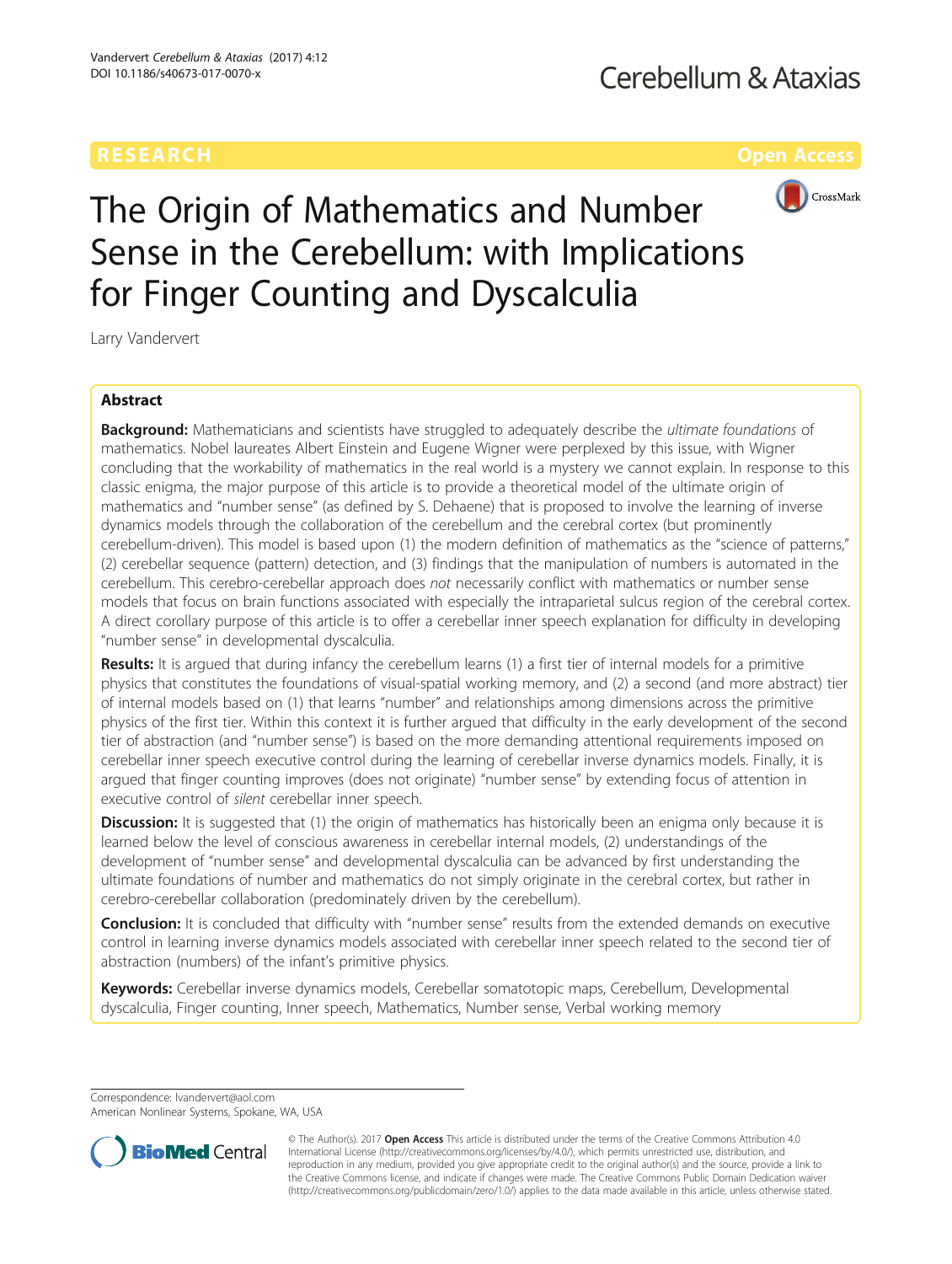#### Background

Historically, scientists and mathematicians have been mystified by the workability of mathematics in the "real world." Einstein [\[1](#page-13-0)] asked, "How can it be that mathematics, being after all the product of human thought [italics added] which is independent of experience, is so admirably appropriate to the objects of reality?" This same question, though stated quite differently, is explicit in this title of a classic article by another Noble laureate, Eugene Wigner [\[2](#page-13-0)], "The Unreasonable Effectiveness of Mathematics in the Natural Sciences." Wigner concluded his article with this statement of puzzlement:

The miracle of the appropriateness of the language of mathematics for the formulation of the laws of physics is a wonderful gift which we neither understand nor deserve. We should be grateful for it and hope that it will remain valid in future research and that it will extend, for better or for worse, to our pleasure even though perhaps also to our bafflement, to wide branches of learning. (p. 14)

More recently, leading computer scientist and mathematician, Derek Abbott [[3\]](#page-13-0), proposed that the origin of mathematics is not a mystery, but rather is a product of the human mind. Abbott argued strongly against what he calls "mathematical Platonism," the idea that mathematics has a mysterious, independent existence from the human mind. However, as an alternative he was only able to conclude that, "Mathematics is a product of the imagination that sometimes works on simplified models of [the regularities found in] reality," ([[3\]](#page-13-0), p 2152). He did not specify how in imagination these models of mathematics might originate or how we might come to know of them.

#### Purpose

The purpose of this article is to describe how newer understandings of the prominent role of the human cerebellum in the cerebro-cerebellar development of science (Vandervert, [\[4](#page-13-0)]) and in culture (Vandervert, [\[5](#page-13-0)]) can be extended to provide a way to address the longstanding "mystery" of the workability of mathematics in the real world. Mathematics has recently developed beyond its historical definitions of number and geometry to be understood as "the science of patterns:"

Mathematics is the science of patterns. The mathematician seeks patterns in number, in space, in science, in computers, and in imagination. Mathematical theories explain the relations among patterns; functions and maps, operators and morphisms bind one type of pattern to another to yield lasting mathematical structures. Applications of mathematics use these patterns to "explain" and predict natural phenomena that fit the patterns. ([\[6](#page-13-0)], p. 616)

See also Devlin's [\[7](#page-13-0)] description of mathematics as the science of patterns which includes the study of the patterns of shape, motion, number, and behavior.

In recent decades abundant imaging research has found that the cerebellum is a master computational system for both motor and cognitive areas of the cerebral cortex [[8, 9](#page-13-0)]. Within the context of these findings and within the context of mathematics as the science of patterns, it is proposed that the cerebellum (1) computes sequences of patterns that predict future states of affairs in movement and thought, (2) does this by learning internal models of the patterns in the physical and internal worlds which first produce primitive physics in the infant [\[4](#page-13-0), [5\]](#page-13-0), and (3) in a second tier of distillation of this primitive physics (and all subsequently derived physics), learns internal models behind the origin and manipulation of the patterns of mathematics (shape, motion, behavior and "number"). Specifically, this article lays out newer cognitive neuroscience findings on the functions of the human cerebellum that describe the computational mechanisms of silent (below conscious awareness) inner speech within working memory in the cerebrocerebellar system. These computational mechanisms will be used to directly support Abbott's [[3\]](#page-13-0) view that mathematics is not a mystery but is a product of simplified models of reality in human "imagination" (in both movement and thought). In collaboration with the cerebral cortex, mathematics, the science of patterns, is the product of (1) the cerebellum's fundamental sequence (or pattern) detection of internal and external events, and (2) the cerebellum's optimization (through constantly error-corrected patterning) of prediction [\[8, 9\]](#page-13-0).

A corollary to the foregoing larger purpose of this article is to offer an explanation for difficulty in developing what Stanislas Dehaene [[10\]](#page-13-0) called number sense, and the cerebro-cerebellar origins of developmental dyscalculia. Dehaene used the term number sense "as a shorthand for our ability to quickly understand, approximate, and manipulate numerical quantities" ([[10\]](#page-13-0) (p. 16)), and number sense will be limited to that meaning for the purposes of this article. Dyscalculia refers to difficulties in learning or comprehending arithmetic—more will be said of dyscalculia later in this article. It will be proposed that difficulties in acquiring number sense and the difficulties in dyscalculia are the result of developmental problems associated with the learning of cerebellar inverse dynamics models (which operate below the level of conscious awareness) associated with the second tier of the primitive physics of the infant (of number) mentioned in the preceding paragraph.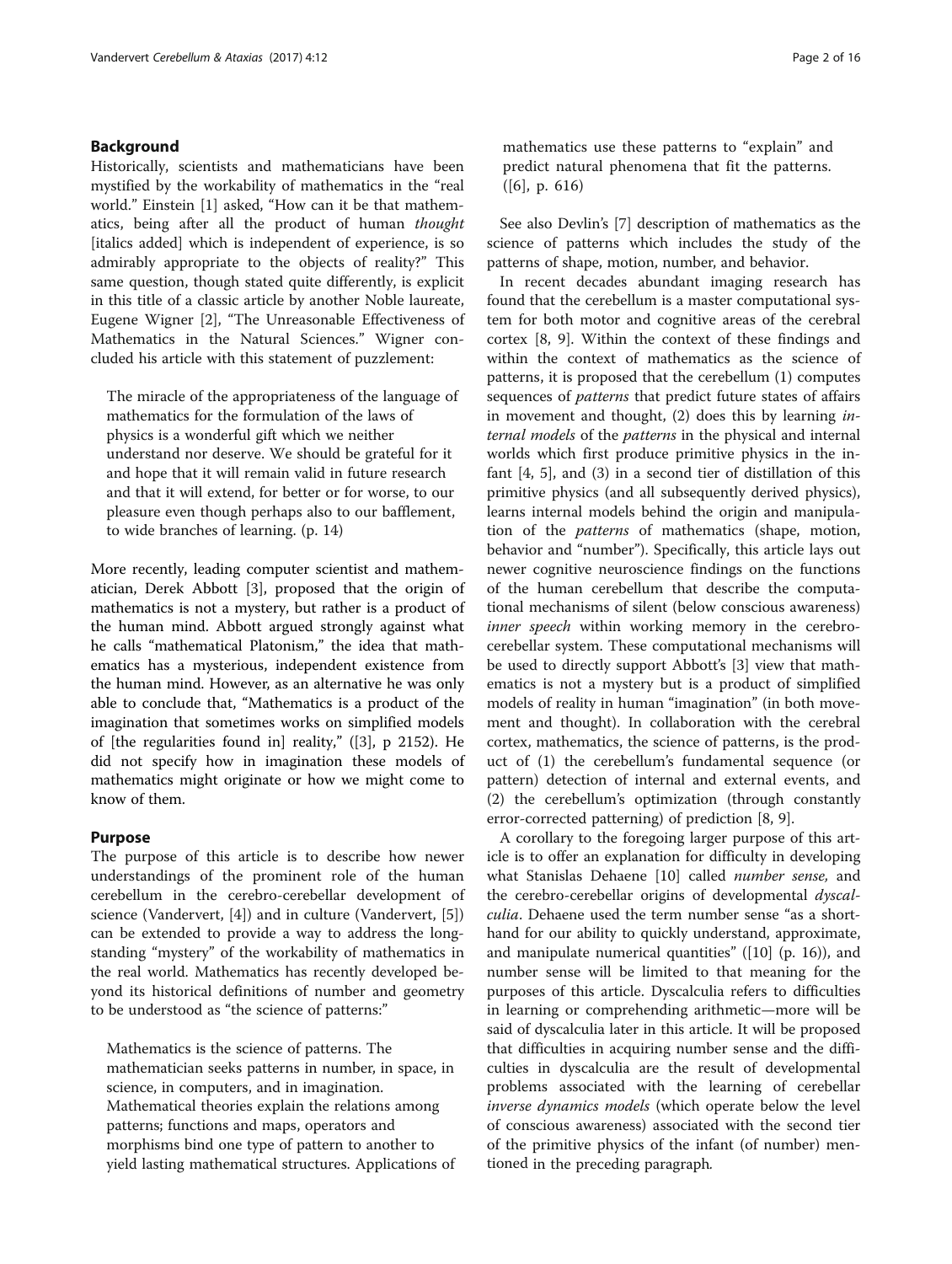<span id="page-2-0"></span>Dehaene [\[10](#page-13-0)] made a strong point of the speedy "intuitive" nature of number sense: "I collectively refer to those fundamental elementary [numerical] abilities or intuitions as number sense," (p. 616). He attributes this quick, intuitive character of number sense to specifically evolved brain regions of the cerebral cortex. However, it will be shown how these elementary abilities or intuitions for number might be more parsimoniously and more definitively be explained by the above-described cerebellum-driven mechanisms of unconscious learning.

### A note on the traditional attribution of number sense to the Intraparietal Sulcus region of the cerebral cortex

It is important to note before moving on to a discussion of the broader background of cerebro-cerebellar coordination that the cerebro-cerebellar approach does not necessarily conflict with mathematics or number sense models that focus on brain functions associated with especially the intraparietal sulcus region of the cerebral cortex, for example, Dehaene [\[10](#page-13-0)], Dehaene, Spelke, Stanescu, Pinel and Tsivkin [[11\]](#page-13-0). Rather, the cerebrocerebellar approach brings to bear additional brain mechanisms that provide more detailed and more comprehensive explanations for (1) the initial learning of number and its manipulation, and (2) the subsequent, ongoing optimization and increased complexity of the neural patterns that constitute both mathematics and number sense. It will be seen in the next section that the cerebro-cerebellar approach provides these same advantages in all areas of the movement and thought in the cerebral cortex.

For these reasons a discussion of these strictly cerebral cortex-based models would be beyond the scope and space limitations of this article. We will return to this point in regard to developmental dyscalculia later in the article.

#### The recent evolution of Cerebro-Cerebellar coordination toward the learning and optimization of mental processes

To help understand the arguments of this article on how the brain creates mathematics and number sense, it will be helpful to review research on cerebro-cerebellar collaboration toward the learning and optimization of mental processes. In their watershed articles, Leiner, Leiner and Dow [[12, 13](#page-13-0)] began by noting that the human cerebellum increased three- to fourfold in last million or so years. They further pointed out that this huge increase in size of the cerebellum included the further evolutionary development of two-way nerve tracks (20 million on each side of the brain) linked to the cerebral cortex, including to the parietal and prefrontal areas for planning and language functions (Leiner, Leiner & Dow [[13\]](#page-13-0)). Within this cerebro-cerebellar framework, Leiner, Leiner and Dow proposed that the evolutionarily

differentiated development of the newer part of the cerebellum's dentate nucleus (the ventral dentate) enabled the brain to unconsciously manipulate ideas and their communication with great dexterity just as the phylogenetically older portion of the dentate nucleus (the dorsal dentate) had done for motor skills. Today, such unconscious manipulation of ideas in the newer ventral dentate has been referred to as unconscious internal speech processes that enhance verbal working memory (Gilchrist, [[14](#page-13-0)]; Marvel & Desmond, [\[15](#page-13-0)–[17\]](#page-13-0)).

Leiner, Leiner and Dow's [12.13] foregoing early speculations and hypothesis concerning the cognitive functions of the cerebellum have been strongly supported by literally hundreds of brain-imaging and clinical studies. Among such studies particularly relevant to the present article are the following: Akshoomoff, Courchesne and Townsend [\[8\]](#page-13-0); Balsters, Whalen, Robertson et al. [\[18\]](#page-14-0); Ito [[19](#page-14-0)–[21\]](#page-14-0); Leggio and Molinari [\[9\]](#page-13-0); Liao, Kronemer, Yau et al. [\[22](#page-14-0)]; Marvel and Desmond [\[15](#page-13-0), [16\]](#page-13-0): Schmahmann [[23](#page-14-0)]; Stoodley, Valera and Schmahmann [[24](#page-14-0)]; Strick, Dum and Fiez [[25](#page-14-0)]; van Dun, Manto and Mariën [[26\]](#page-14-0). Van Dun, Manto and Mariën provide particularly salient background on the error-corrective prediction via language functions of the cerebellum.

Figure 1 illustrates the enormous, 69-billion-neuron computational capacity of the cerebellum compared to 16 billion neurons in the cerebral cortex [[27](#page-14-0)] that, through generation-after-generation of repetitious (or practiced) behavior and thought and thereby constantly advancing skills and mental models, is proposed to have been and continues to be behind the evolution of uniquely human culture, including language and mathematics.

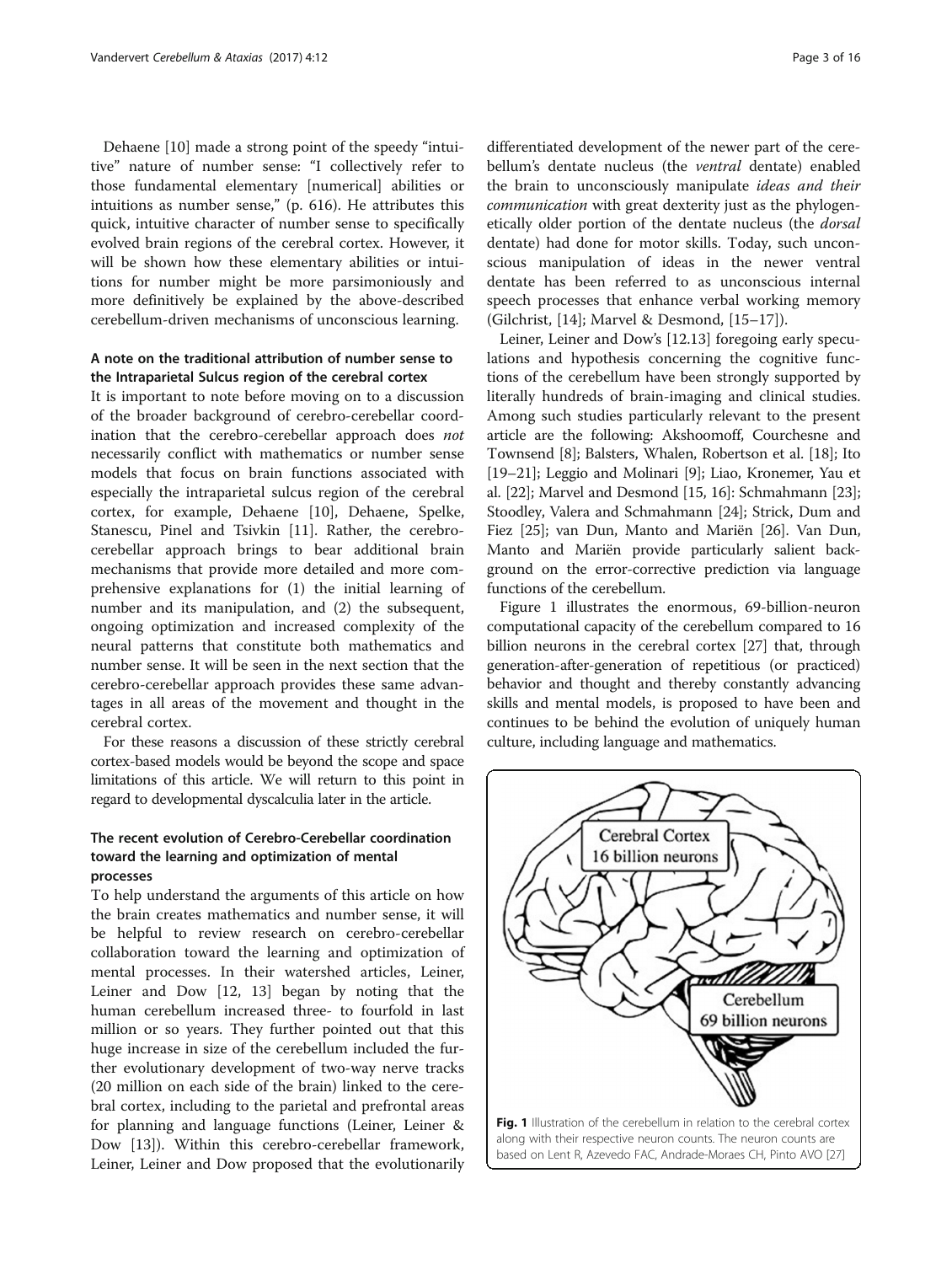In humans, the ventral dentate is twice as large as the dorsal dentate and is proportionately larger than that of the great apes (Bostan, Dum & Strick [[28\]](#page-14-0)). Marvel and Desmond [[15\]](#page-13-0) suggested that the newer ventral dentate (cognitive loop) was naturally selected from the evolutionarily older dorsal dentate (motor loop) as the cerebellar cortex and frontal areas of cerebral cortex expanded over the last million years. The ventral dentate of the cerebellum outputs to the frontal and parietal areas of the cerebral cortex (working memory, executive functions including planning, and rule-based learning).

Via the dentate nucleus, then, the cerebellum is involved in the learning of countless internal models which are sent to the cerebral cortex for both motor and cognitive processing. Based on extensive research studies, Bostan, Dum and Strick [[28\]](#page-14-0) argued that the "signal from the dentate to the prefrontal and posterior parietal areas of the cortex [working memory, executive functions and rule-based learning] is as important to their function as the signal the nucleus sends to motor areas of the cerebral cortex" (p. 3). Thus, as a 69-billionneuron-strong computational system based on sequence detection and prediction (Leggio & Molinari [[9\]](#page-13-0)), the human cerebellum wields an "unconscious presence" in thought, behavior and affect. As Bostan, Dum and Strick intimated above, the cerebellum's cognitive influence on prefrontal and posterior parietal areas of the cerebral cortex is commensurate with the immense learning requirements and apparently unlimited potential of the initiation and products of culture as proposed by Vandervert [\[5\]](#page-13-0), and, in this article, of mathematics. We will return to both the cerebellar mechanism of sequence detection and to the yoked ontogenetic cerebellar dorsal-to-ventral dentate development as they apply to all forms of movement, cognition and to the origin of mathematics in some detail in later sections of this article.

# The cerebellum provides a common computational language to movement and cognitive processes (including mathematics) in the cerebral cortex

Through the repetition of movement and cognitive skills (including imaginative thought), the human cerebellum learns progressively more efficient internal models of movement and mental processes that are going on in the cerebral cortex (Ito, [\[19, 20, 29](#page-14-0)]; Stoodley, Valera & Schmahmann [[24\]](#page-14-0), Strick, Dum & Fiez, [\[25\]](#page-14-0)). These cerebellar internal models consist of distilled or compressed patterns of the movement/thought sequences repeatedly taking place in the cerebral cortex. How this "distillation" first takes place in cerebellar models during infancy will be described in in later sections of this article. See Fig. [1](#page-2-0) for a recent neuron count and computational capacity of the cerebellum.

During the foregoing distillation process, movement and cognitive skills are reduced in the cerebellum to a common computational language of sequences or patterns that the various specialized areas of the cerebral cortex have evolved to translate toward optimal future behavioral and thought control (Akshoomoff, Courchesne & Townsend, [\[8\]](#page-13-0); Leggio & Molinari, [\[9](#page-13-0)]; Vandervert, [\[4, 5](#page-13-0), [30\]](#page-14-0)). With repetition, these more efficient cerebellar models, operating below the level of conscious awareness, are to the cerebral cortex to bypass the original arduous, time consuming cerebral cortical circuits; the cerebellar models make all movement/ mental skills smoother, quicker, and progressively more error-free (Doya, [\[31\]](#page-14-0); Ito, [\[20, 29\]](#page-14-0)). The cerebellar models are also blended within and across skills (Imamizu, Higuchi, Toda & Kawato, [\[32\]](#page-14-0); Yomogida, Sugiura, Watanabe et al. [[33](#page-14-0)]) wherever it will make them more efficient and will allow them to *predict* complex movement/mental requirements before they occur (Akshoomoff, Courchesne & Townsend, [[8](#page-13-0)]; Leggio & Molinari, [\[9](#page-13-0)]). These efficiency effects of cerebellar internal models on goals formulated in the cerebral cortex are seen in any repeated activity. This includes everything from the progressively more expert skills in playing basketball, musical performance, solving math and engineering problems and so on. This cerebellar prediction process will be described in detail in a moment.

# Breakthrough evidence of the manipulation of numbers (arithmetic) in cognitive areas of the cerebellum

As stated earlier in the purposes section, this article extends the learning of cerebellar internal models to an explanation of (1) the workability of mathematics in the real world, to (2) the manipulation of numbers (arithmetic), and to (3) the origin of number sense (fluidity or automaticity in number use and understanding). Directly in this regard, and following in the vein of the foregoing long line of discovery of the cognitive functions of the cerebellum began by Leiner, Leiner and Dow [[12, 13](#page-13-0)], Hayter, Langdon and Ramnani [\[34\]](#page-14-0) conducted an imaging study on the involvement of the cerebellum in arithmetic calculation in verbal working memory. Hayter et al. used the Paced Auditory Serial Addition Test (PASAT) where subjects sequentially added the last two numbers in an overall sequence of five numbers. During this number addition task in verbal working memory, it was found that Crus VII in the cerebellar cortex along with prefrontal and parietal areas of the cerebral cortex were involved in automated counting. Hayter et al. concluded the following:

We suggest that the cerebellar activation reflects the automated simulation [italics added] of cognitive operations [in cerebellar internal models] that are initially reliant on interactions between prefrontal areas, and that interaction between prefrontal areas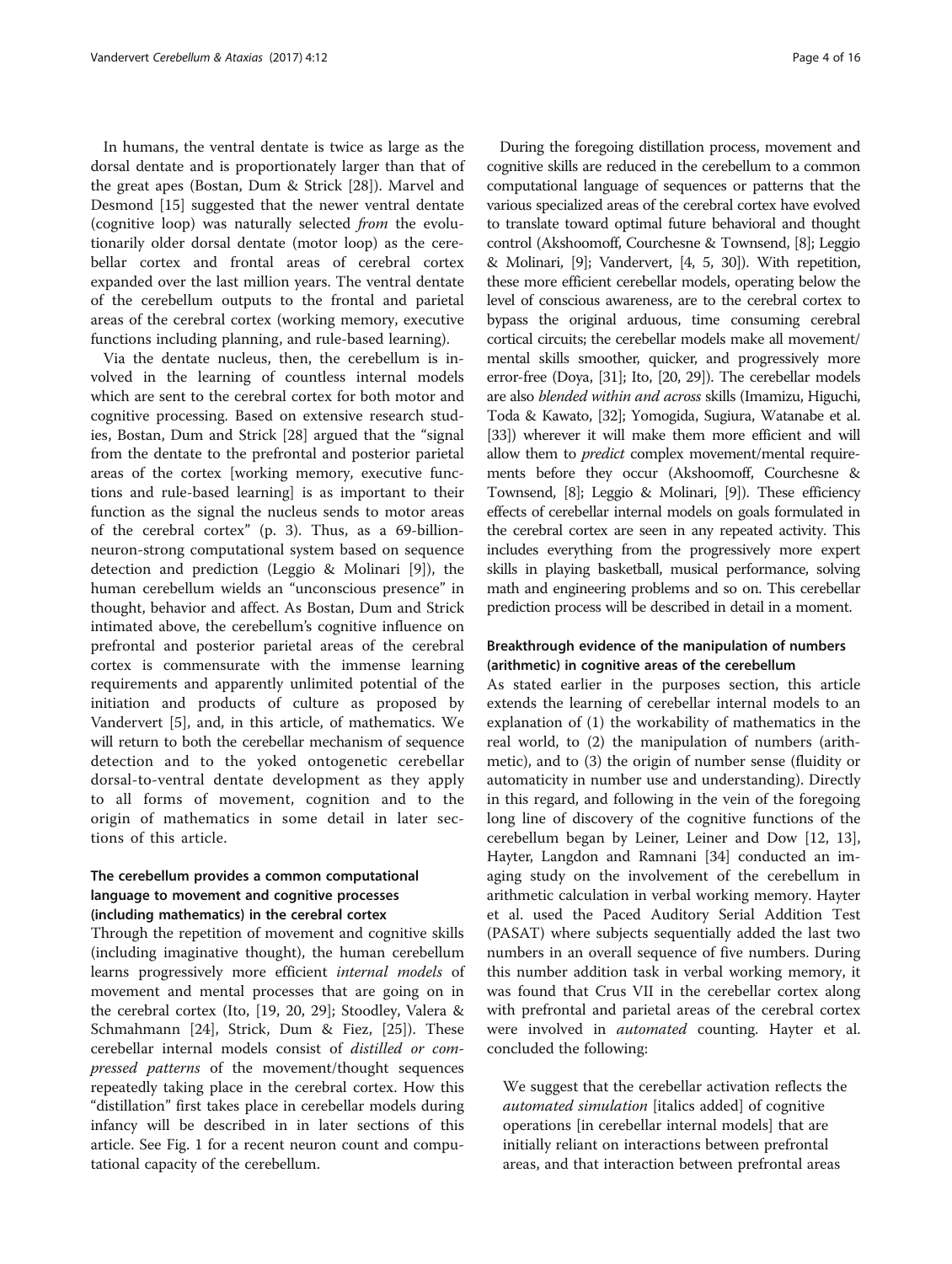and their targets is simulated [in internal models] within the circuitry of cerebellar cortical lobule VII.

One salient characteristic of the PASAT is the relatively high demands it places on information [number] management. Numbers must be held in working memory, added to previously heard numbers, and then replaced by the next number. This task clearly requires participants to maintain and manipulate [number] information within working memory. ([\[34\]](#page-14-0), p. 950)

Hayter, Langdon and Ramnani [\[34](#page-14-0)] clearly showed cerebellar cognitive involvement in automated number manipulation in verbal working memory. However, in this very early work on the cerebellum's role in working memory and number manipulation Hayter et al. did not provide specific analyses of the component phases of working memory (encoding, maintenance, and retrieval) or on inner speech. Later in the dyscalculia section of this article, we will return to more recent studies on working memory in the cerebellum which do include these refinements and which point directly toward the origins of number sense and dyscalculia in verbal working memory inner speech in the cerebellum.

# The ultimate foundations of number and mathematics

In attempting to understand the fundamental nature mathematics, Eugene Wigner, who was quoted at the beginning of this article, and Derek Abbott [\[3](#page-13-0)] began by discussing the history of the interlacing of mathematics with physics, the latter (especially its regularities) being our scientific contact point with "reality." A similar approach will be taken here. Only here it will be done from the point of view of the cerebro-cerebellar loops in the brain and their development of the awaking of the movement and cognitive processes that come to know about physics and mathematics in the first place, namely, the infant's first and continuing foundational operating system of working memory.

Working memory in this article consists of the merging of two theoretical models of working memory. First, is Baddeley's [[35](#page-14-0), [36\]](#page-14-0) model which includes (1) a central executive (control of attention), (2) a visual-spatial sketchpad, (3) a phonological or speech loop, and (4) an episodic buffer which links the other components in temporal sequences and connects them with long-term memory. Together, these four components constitute and operational description of current ongoing conscious states during any sort of problem solving, including imagination. Second, to answer the question of how and in what cognitive framework, exactly, problem solving and imagination occur, Cowan [[37](#page-14-0)] argued that working memory is the "cauldron" for concept formation, and that, within this cauldron, "the binding of ideas occurs more specifically in the focus of attention" (p. 210). By "binding," Cowan is referring to the joining of existing concepts together to form new concepts. Within the context of these models of working memory (Baddeley [[35, 36](#page-14-0)] and Cowan [\[37](#page-14-0)]) the interrelated phylogenetic and ontogenetic development of working memory is articulated in some detail in Vandervert [[4,](#page-13-0) [38\]](#page-14-0).

# The origin of physics in the brain: The Cerebrocerebellar beginnings of a primitive physics in the working memory in the infant

Vandervert [\[4](#page-13-0), [5,](#page-13-0) [30, 38\]](#page-14-0) has argued that the most detailed behavioral/cognitive account that can be used to describe how the infant first builds working memory is the considerable research of Mandler [[39](#page-14-0)–[42](#page-14-0)]. She proposed that the infant's repetitive patterns of noticing aspects of its own bodily movement in relation to objects moving in the environment (the relationships among objects, space, and time) are "distilled" or "con-densed" [\[39](#page-14-0)] into conceptual primitives. (By "primitive" Mandler meant foundational, and did not mean unstructured, but structured.) Mandler further proposed two mechanisms that indicate that this noticing and distillation by the infant constituted the beginning of the construction of working memory: (1) noticing/distillation were the result of, "an attentional mechanism [italics added] dedicated to simplifying spatiotemporal information" ([\[42\]](#page-14-0), p. 426), and (2) noticing/distillation form the basis of an accessible conceptual system ([[40](#page-14-0)], p. 273). For both Baddeley [\[35](#page-14-0)] and Cowan [[37](#page-14-0)], executive attention and access to conceptual information (via the episodic buffer) are the theoretical earmarks of working memory.

Figure [2](#page-5-0) illustrates Mandler's characterizations of such "spatiotemporal" conceptual primitives she derived from her extensive experiments with infants. According to Mandler [[41\]](#page-14-0), the conceptual primitives shown in Fig. [2](#page-5-0) form the foundational basis of potential consciously accessible visuospatial meanings for later relational thought and language.

Since, according to Vandervert [\[4,](#page-13-0) [43\]](#page-14-0), Mandler's conceptual primitives (1) are driven into existence by attentional processes in the infant, and (2) are accessible visuospatial meanings, Vandervert [\[4\]](#page-13-0) argued that, together, they form the initial central executive and *an initial slave* component of the infant's working memory. In other words, Vandervert proposed that, when put in sequential motion by attentional control processes, the conceptual primitives in Fig. [2](#page-5-0) provide the infant with a visual-spatial working memory. Following Mandler's above theoretical premises, Vandervert [[38\]](#page-14-0) proposed that, as the infant develops toward childhood, the visuospatial meanings (Fig. [2\)](#page-5-0) are blended in the cerebellum with the infant's vocalizations in the process of language acquisition.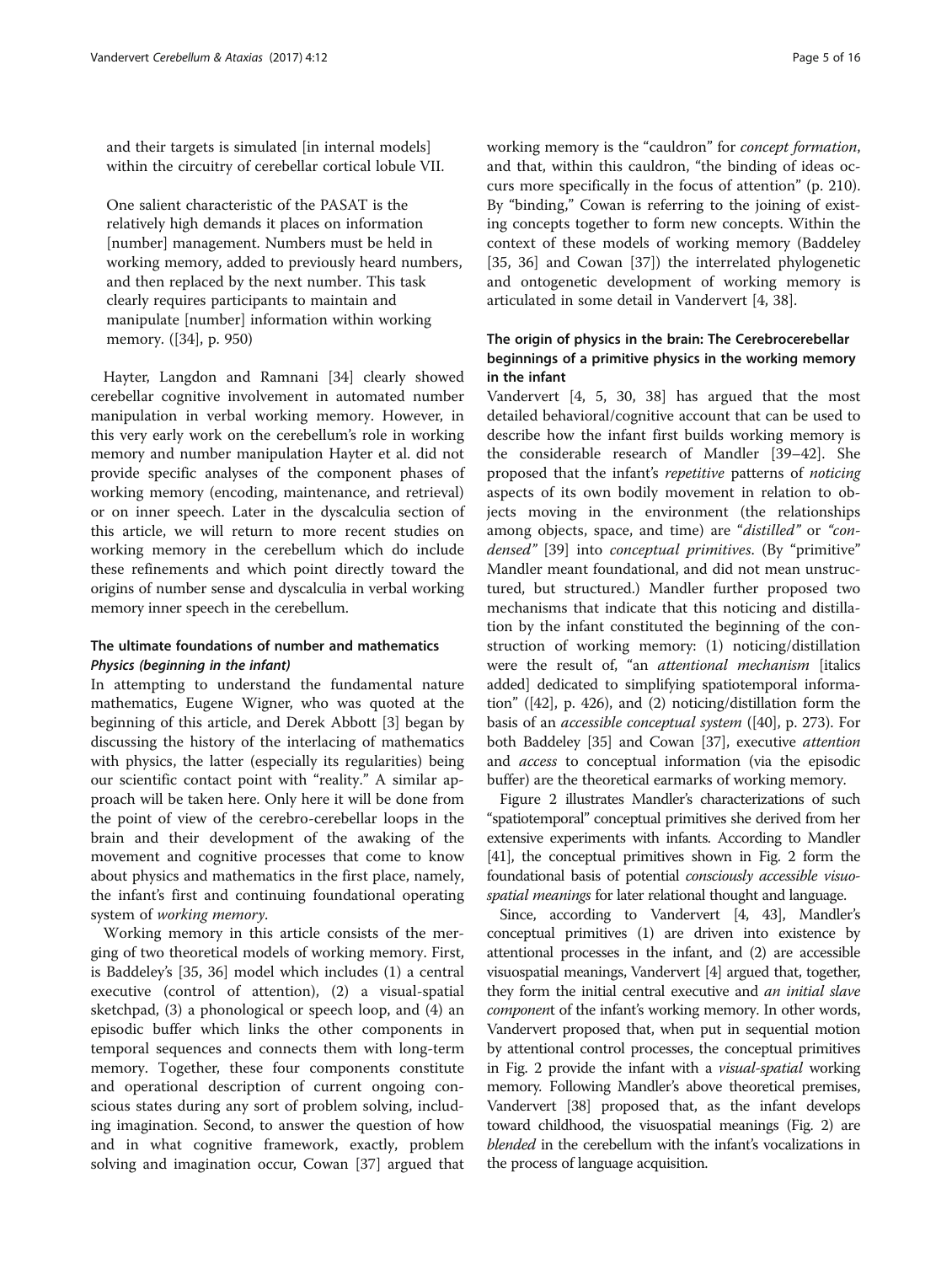<span id="page-5-0"></span>

|                                                                                                                            | ANIMACY*<br>(movement relationships)                       | <b>SELF-MOTION</b><br><b>ANIMATE-MOTION</b><br><b>SELF-MOVING ANIMATE</b><br><b>LINK</b><br><b>ONE-WAY LINK</b><br><b>TWO-WAY LINK</b><br><b>LINKED PATHS</b> | AO<br>OВ |
|----------------------------------------------------------------------------------------------------------------------------|------------------------------------------------------------|---------------------------------------------------------------------------------------------------------------------------------------------------------------|----------|
|                                                                                                                            | CAUSALITY*<br>(another trajectory added)                   | <b>CAUSED MOTION</b>                                                                                                                                          |          |
|                                                                                                                            | AGENCY*<br>(not only causality,<br>but A causes B to move) | <b>AGENCY</b>                                                                                                                                                 |          |
|                                                                                                                            | CONTAINMENT*<br>(an entity in or on a container)           | <b>CONTAINMENT</b>                                                                                                                                            |          |
|                                                                                                                            |                                                            | <b>GOING IN</b><br><b>GOING OUT</b><br><b>SUPPORT</b>                                                                                                         |          |
|                                                                                                                            |                                                            | *AO, BO = entities<br>$=$ vector path<br>$=$ irregular, unpredictable path<br>$=$ contingency (does not represent a path)                                     |          |
| $=$ container<br>Fig. 2 Mandler's [39-42] conceptual primitives—collectively, the infant's unconscious "primitive physics" |                                                            |                                                                                                                                                               |          |

#### Mandler's conceptual primitives are Cerebellar internal models that can make predictions about future events

Vandervert [[4,](#page-13-0) [30, 44\]](#page-14-0) argued that Mandler's conceptual primitives are encoded as cerebellar internal models in the infant in accordance with Akshoomoff, Courchesne and Townsend's [\[8](#page-13-0)] and Leggio and Molinari's [[9\]](#page-13-0) cerebellar sequence detection process. Within this framework of the early growth of working memory, it is proposed that cerebellar sequence detection hypothesis proposed by Leggio and Molinari [[9\]](#page-13-0) learns the internal models that build the neural patterning of the infant's initial visual-spatial working memory:

According to this [sequence detection] hypothesis, the cerebellum detects and simulates repetitive patterns of temporally or spatially structured events, regardless of whether they constitute sensory consequences of one's actions in motor planning, expected sensory stimuli in perceptual prediction, or inferences of higher-order processes (e.g., cognitive elaboration [italics added] or social cognition). The simulation allows internal models to be created that can be used to make predictions about future events that involve any component, such as the body, other persons, and the environment [italics added]. (p. 36)

That the infant cerebellum encodes such body/environment predictive internal models as Vandervert [\[4](#page-13-0), [5](#page-13-0)] proposed is supported by the following recent research. First, visual-spatial working memory begins to be established by 6 months of age [[45](#page-14-0)]. Second, the growth of neural networks for working memory in the infant are the same as those in older children and adults in connecting frontal, parietal and temporal regions of the brain [\[46\]](#page-14-0). Moreover, Knickmeyer, Gouttard, Kang, Evans, Wilber, Smith et al. [\[47](#page-14-0)] argued that the 240% increase in the size of the cerebellum in the first year suggested the following:

Because the cerebellum is critically involved in motor coordination and balance [[48](#page-14-0)] the striking cerebellar growth may underpin the rapid motor developments of infancy. The cerebellum has also been implicated in a plethora of other cognitive abilities including planning, set-shifting, language abilities, abstract reasoning, working memory [italics added], and visual-spatial organization [italics added] [\[49\]](#page-14-0). Given that "cognitive" regions of the cerebellum have reciprocal projections with nonprimary frontal, parietal, and occipital association cortex [[50\]](#page-14-0), the extremely rapid growth of the cerebellum in the first year may be a prerequisite for specific aspects of later cortical development. ([\[47\]](#page-14-0), p. 12180)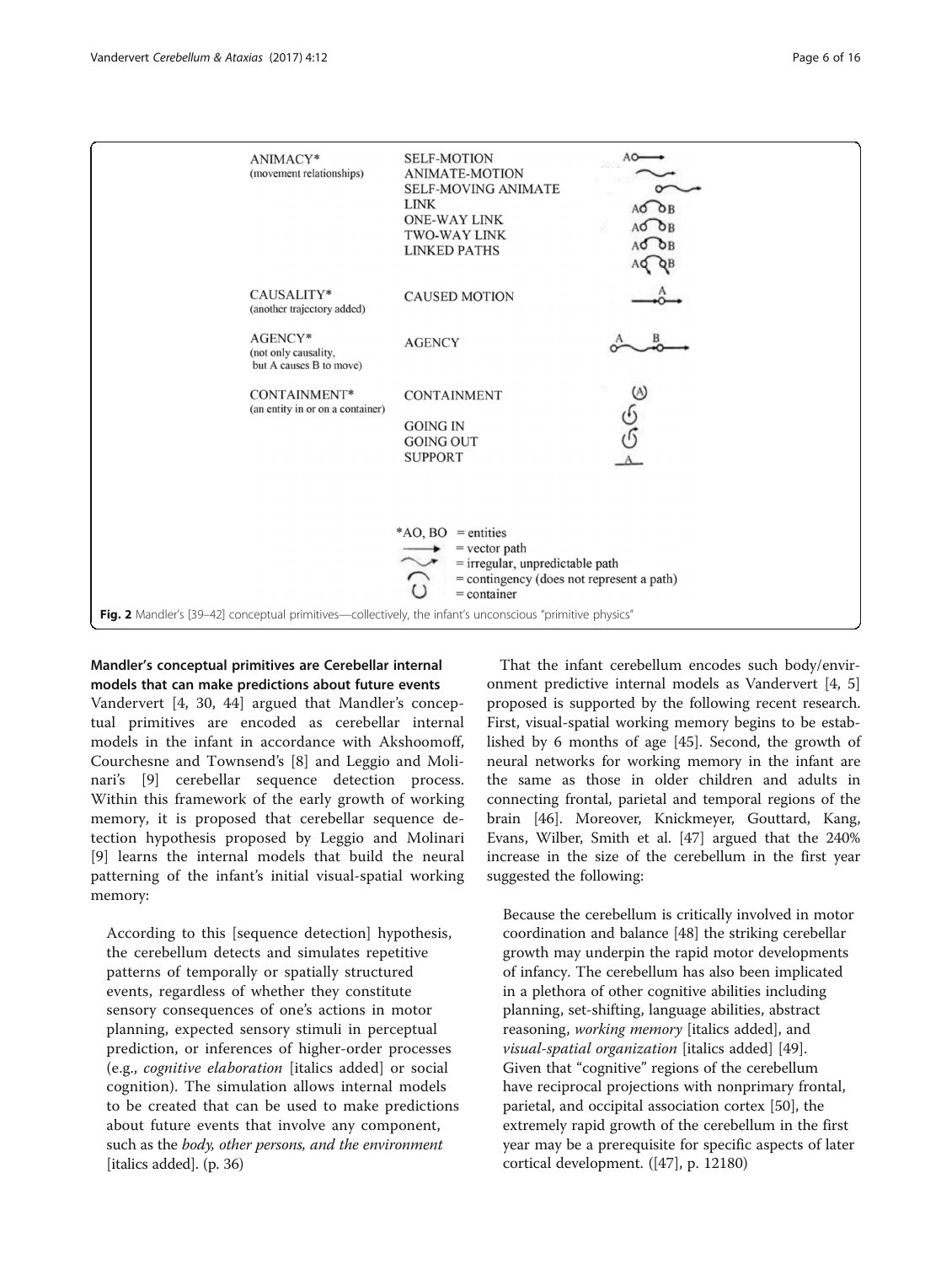To support this "prerequisites-for-later-cortical-development" argument it is suggested that the transition from visual-spatial working memory toward unconscious inner speech in early developing verbal working memory draws upon the same regions that support motor preparation and planning but not overt motor execution as found for unconscious inner speech in adults by Marvel and Desmond [[15\]](#page-13-0), namely, the premotor cortex, pre-SMA and superior cerebellum (Lobule VI and Crus I). This contention is strongly supported by Liao, Kronemer, Yau, Desmond and Marvel [[22\]](#page-14-0) who subsequently found that, indeed, nonverbal (pictorial) information draws upon these same motor regions. Mandler's idea that later, consciously accessible language concepts are built from the infant's visual-spatial conceptual primitives (Fig. [2\)](#page-5-0) therefore squares well with Knickmeyer, Gouttard, Kang, Evans, Wilber, Smith et al.'s [\[47\]](#page-14-0) suggestion that the unparalleled growth of the cerebellum in infancy is a prerequisite for the later cognitive development of specific regions of the cerebral cortex.

Vandervert [[4,](#page-13-0) [30](#page-14-0)] proposed that the sequence-detection process described by Akshoomoff, Courchesne and Townsend [[8\]](#page-13-0) and Leggio and Molinari [\[9\]](#page-13-0) (above) is, in fact, the mechanism of the distillation process described by Mandler as noted above. That is, cerebellar sequence detection produces the neural patterning that constitutes the physical world of the infant that we, through additional later-developed internal models, come to know as the "laws" of physics.

Again, it is critically important to note here that Mandler's conceptual primitives are proposed to be the foundations of symbol systems:

Instead of merely "looking," the infant notices some aspect of the stimulus array, and recodes it into a simplified form that loses the details of what is being observed, but distils [italics added] its meaning. [Vandervert [\[4](#page-13-0), [30](#page-14-0), [51\]](#page-14-0) proposed that this occurs in the cerebellum.] The format of the representations that perceptual analysis produces is not propositional; rather, the theory proposes that the earliest meanings appear in the form of analogical representations called image-schemas [alternatively, Mandler refers to these as conceptual primitives]. These early representations are part of the symbolic function in the sense that they are meanings which symbols (gestures, images, or words [or numbers, it is proposed]) refer to or evoke. ([[40](#page-14-0)], p. 277)

It is important to note that Mandler [\[39](#page-14-0)] further proposed that movement dynamics (which she referred to as "animacy") were enfolded via the infant's scanning into the image-schemas depicted in Fig. [2](#page-5-0). Vandervert [[38\]](#page-14-0) proposed that each movement and thought is brought toward optimization and the prediction of future events a la Akshoomoff, Courchesne and Townsend's [[8](#page-13-0)] cerebellar sequence detection.

Based upon the foregoing cerebellar learning and optimization of patterning in the conceptual primitives (the bases for symbol system), it will now be argued that mathematics and physical laws are products of the computational mechanisms of the human cerebellum, and that physical laws are, indeed, the result of the cerebellum's distillation of the features objects moving in space. Figure [2](#page-5-0) illustrates the conceptual primitives first learned in infancy and, collectively, constitute a foundational, rudimentary physics (Vandervert, [[4,](#page-13-0) [30\]](#page-14-0)).

# The beginning of the patterning that becomes mathematics and number in the Cerebro-Cerebellar system (a second tier of cerebellar abstraction)

Through cerebellar distillation the conceptual primitives shown in Fig. [2](#page-5-0) are of course abstractions based on many repeated perceptual/movement/tactile scans by the infant of its environment. That is, the primitives in Fig. [2](#page-5-0) don't apply/represent particular situations or events but rather apply to all such situations and events in general. However, this is only the beginning point of abstraction or, as Mandler [\[39](#page-14-0)] put it, "distillation." That is, it is a first tier of abstraction from which, it is proposed, "number" (the cerebellar basis of mathematics) is concomitantly derived as a second tier of abstraction that is, through the same above repetitions, mapped onto the first tier. This idea is very strongly supported by research that indicates that infants discriminate differing numbers of objects [[52](#page-14-0)–[54](#page-14-0)].

It is further proposed that "number sense" (fluidity or automaticity in number use and understanding) is a product of the fluidity of the manipulation of cerebellar dynamics and inverse dynamics internal models related to this second tier of abstraction or distillation. This idea is strongly supported by Hayter, Langdon and Ramnani's [[34\]](#page-14-0) findings that number manipulation is automated in the cerebellum. We will return to the concept of number sense as a unique product of cerebellar inverse dynamics models in the next section.

# The adaptive value of the second tier (number) of Cerebellar abstraction

The explanation of the adaptive value of this second tier of cerebellar abstraction is as follows. It is proposed that to efficiently predict complex future states within the framework of Leggio and Molinari's ([[9\]](#page-13-0)) earlier-quoted sequence detection process (and thereby provide selective advantage in the struggle for survival) the cerebellum must not only learn distilled models of the objects (entities, paths, containers) and dynamics seen in Fig. [2](#page-5-0) but must also distil models of the differing *numbers* of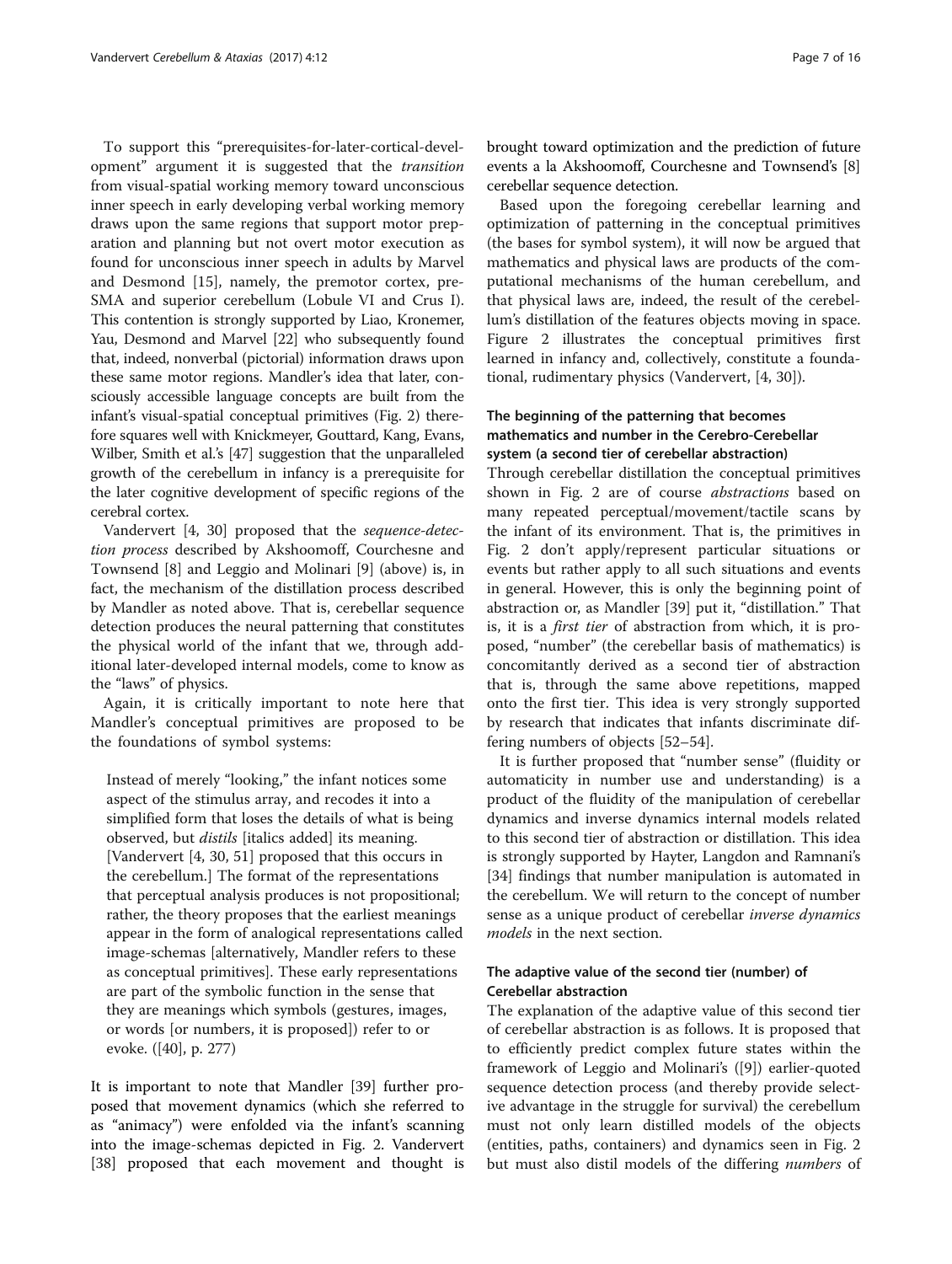entities or persons (or predators) and the dynamics of environments (paths, containers, collectively escape routes) and their relevant dimensions (size, length, etc.). That is, it is suggested, within the framework of the apt title of Leggio and Molinari's article on cerebellar sequence detection, namely, "Cerebellar Sequencing: a trick for predicting the future," numbers of entities and their dynamics are as important to predicting complex future circumstances among numbers of objects (and thereby survival) as are the objects themselves. Again, this idea is very strongly supported by research that indicates that infants discriminate differing numbers of objects [[52](#page-14-0)–[54](#page-14-0)]. It is worth noting here in regard to Dehaene's [[10](#page-13-0)] number sense in lower animals that, starting with animal play, animal cerebella would learn these same second-tier object differentiations for the same adaptive reasons as would human infants. For the involvement of the cerebellum in early animal learning, see Vandervert [\[55\]](#page-14-0).

# The Cerebellar mechanism that differentiates the concept of "number" from collections of objects

#### The Cerebellar origin of "number" in the abstract

But how is "number" in the abstract sense differentiated from collections of objects and their dimensions? Ito [[19](#page-14-0)–[21](#page-14-0)] convincingly argued that when movements and thoughts are repeated (this would of course include the infant's repetitious observation and interaction with objects moving in space) they are learned as cerebellar dynamics and inverse dynamics models, and that these dynamics models learn, not only the individual trajectory actually practiced but generalize for application to quite different (and faster) trajectories of movement and thought.<sup>1</sup> Accordingly, it is proposed that when cerebellar dynamics models of numbers of objects and motions are learned, they likewise generalize (as do movement trajectories) not to just numbers of animals, objects, and motions, etc. but to numbers of "anything." That is, through the mechanism of cerebellar dynamics modeling of both movements and thoughts about objects and motions, when fed forward to the frontal and parietolateral association areas of the cerebral cortex (Ito, [19]), the concept of "number" becomes an unconscious/potentially-conscious entity in itself. Thereby, numbers can then be applied to imaginary circumstances involving object moving through space. Through accumulated cerebellar optimization of such imagined circumstances, for example, the often imagined circumstances which eventually led to Einstein's special theory of relativity (see Vandervert [\[4\]](#page-13-0) for detailed account of Ito [[19](#page-14-0)] applied to Einstein's own descriptions of his intuitive discovery), new mathematics may constantly emerge. It is suggested that this world of cerebellar dynamics and inverse dynamics models when sent below the level of conscious awareness to the cerebral cortex, constitutes the aspects of the human "imagination" which, at the beginning of this article, Abbott theorized was the source of mathematics.

#### The Cerebellar origin of "number sense" in the child

How is the cerebellar modelling of "number sense" differentiated from cerebellar modelling based on the conceptual primitives illustrated in Fig. [2](#page-5-0) that lead to language development? Ito [[19\]](#page-14-0) further points out that cerebellar dynamics models versus cerebellar inverse dynamics models assist the cerebral cortex differently and are controlled by different parts of the cerebellum:

A dynamics model built into the paravermisinterpositus division of the cerebellum enables the motor cortex [or other areas of the cerebral cortex] to direct limb movement [or nonmotor functions] without peripheral feedback. By contrast, an inverse dynamics model built into the hemisphere-dentatus division of the cerebellum replaces the controller task of the motor cortex [or nonmotor areas of the cerebral cortex], rendering the control more automatic and less conscious. Hence, after repeated exercise, one becomes able to move [or think or calculate] quickly, precisely and smoothly without conscious thought. (p. 449)

It should be noted that the entire point of Ito's above article was to argue extension of the learning of cerebellar dynamics and inverse dynamics models to mental functions. For more detail, the reader is encouraged to consult also endnote-1.

#### Fluidity in number sense

Thus, it is suggested that the development of *fluidity* in number sense is more reliant on inverse dynamics models (because they result in more automatic or intuitive performance), and language is necessarily more reliant on dynamics models (because it requires constant updating throughout the course of thought or social exchange). It is hypothesized that since the learning of inverse dynamics models first requires the learning of dynamics models [[19\]](#page-14-0) and then further requires continued levels of practice (specifically with number tasks in the case of the development of number sense), inverse dynamics models are more difficult to learn for some children depending on, for example, the child's history of exposure to learning number operations or his/her executive capacity in working memory to continue their focus attention on repetitive tasks. The role of the executive component of working memory in such learning will be discussed below.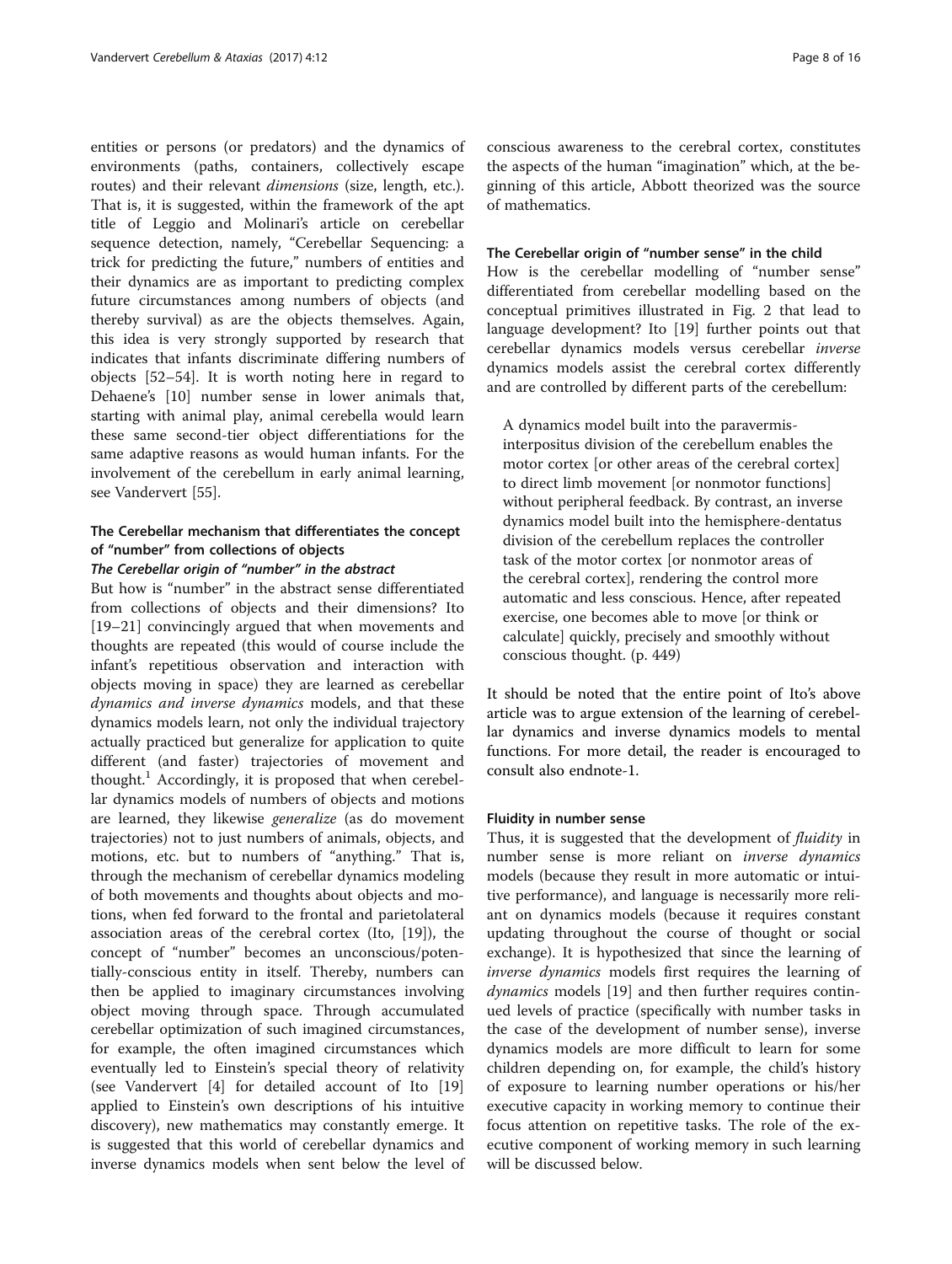The cerebellar modeling of the additional features of number, dimensions, and motion related to processes of imagination applies in common across all of the primitives and their mutual relationships seen in Fig. [2.](#page-5-0) This secondary, more abstract distillation, it is proposed, becomes the basis of mathematics as we come to know it and develop it through additional scientific and technological models, its constant elaborations. Accordingly, during both the advancement of societies and the enculturation of each individual (Vandervert, [[5\]](#page-13-0)) this second tier of largely cerebellar inverse dynamics modeling (mathematics) is constantly unconsciously elaborated in cerebellar inverse dynamics models of each individual as generations of children learn accumulations of science, technology, and so forth in school, occupations and professions of society. These advanced cerebellar models are examples of what Leggio and Molinari [[9\]](#page-13-0) were in part referring to in their cerebellar Sequence Detection Hypothesis as, "inferences of higher-order processes (e.g., cognitive elaboration or social cognition)," (p. 2). It is further suggested that in prehistory, this foundational basis of mathematics in the cerebellum only became conscious rudimentary "mathematics" when blended (from multiple cerebellar internal models [[32\]](#page-14-0)) with other cultural requirements for, for example, learning the sequence of steps in the making of composite tools, in the enumeration related to the stringing of shells which might have culturally shared significance, or, in children, the demands of enculturation, including of course in modern times, schooling [[38](#page-14-0)].

#### Implications for developmental dyscalculia

Although the main arguments of this article are aimed at understanding the ultimate foundations of mathematics in internal models of the cerebellum, the implications of the foregoing proposal that the basis of number and mathematics lies in a second tier of abstraction in the cerebellum naturally has important implications for understanding developmental dyscalculia. Dyscalculia refers to a difficulty in learning or comprehending, arithmetic such as difficulty in understanding numbers, learning how to manipulate numbers, and learning arithmetic facts. It is generally understood as a developmental disorder. For additional details on the nature of dyscalculia see Kaufmann and von Aster [[56](#page-14-0)], Landerl, Bevan and Butterworth [\[57\]](#page-14-0) and von Aster and Shalev [\[58\]](#page-14-0), and for models of developmental dyscalculia that are compatible with Vandervert's [\[4](#page-13-0), [5](#page-13-0), [30\]](#page-14-0) interpretation of the cerebellar basis of Mandler's (Fig. [2](#page-5-0)) conceptual primitives that includes working memory, executive control, and visual-spatial learning, see Verdine, Golinkoff, Hirsh-Pasek and Newcombe [\[59](#page-14-0)] and von Aster and Shalev [[58\]](#page-14-0).

It has been shown that fluidity of movement and thought (speed, consistency, and appropriateness) is governed by predictive sequence detection in the cerebellum [[8, 9, 12, 13,](#page-13-0) [19](#page-14-0)–[21](#page-14-0)]. It is suggested that difficulty with "number sense" (again, defined as fluidity or automaticity in number use and understanding) may originate in the developmental transition from visual-spatial working memory in infancy (see Fig. [2](#page-5-0) and accompanying discussion) toward executive control related not to accessibility to the first tier of conceptual primitives for objects and movements, but to the second tier of abstraction toward "numbers" via verbal working memory. The proposed difference in difficulty in the early developmental learning of these two tiers of abstraction is discussed above in relation to the extended learning requirements of *inverse* dynamics models. This more demanding second-tier access explanation might explain why those with developmental dyscalculia may have difficulty with number sense, but not with language. That is, the problem of dyscalculia may be the result of problems with the development of only the second tier of abstraction in mostly cerebellar inverse dynamics models which differentiate "number" from collections of objects, their movements, and their dimensions.

# Number and mathematics (and counting) begin in the

Cerebro-Cerebellar system, not in the cerebral cortex alone There is a rather large and lengthy tradition of research on the use of the fingers in improving (not originating) counting and calculation in arithmetic (Andres, Michaux & Pesenti, [[60\]](#page-14-0); Kaufmann, [\[61](#page-14-0)]; Nöel, [[62\]](#page-14-0)). Researchers in this traditional approach have generally focused attention on finger counting and "number sense" exclusively in the cerebral cortex (Kaufmann,  $[61]$  $[61]$ ).<sup>2</sup> Specifically, attention has been focused especially on the parietal regions and, notably, the intraparietal sulcus (Andres, Michaux & Pesenti, [\[60\]](#page-14-0)).

As stated earlier in the purposes section, the cerebrocerebellar approach of this article does not necessarily conflict with mathematics or number sense models that focus on brain functions associated with especially the intraparietal sulcus region of the cerebral cortex, for example, Dehaene [[10\]](#page-13-0), Dehaene, Spelke, Stanescu, Pinel and Tsivkin [\[11](#page-13-0)]. The cerebral cortex is of course involved in the here-and-now conscious manipulation of number and mathematics. However, in this regard, Vandervert [[4](#page-13-0), [5\]](#page-13-0) has pointed out that like the long histories of the cultural developments of technology, science, engineering and music, mathematics and number sense too have only been possible as products of repetitious practice within the individual or within generation-after-generation cerebrocerebellar advances that, in their origins, have been prominently driven by the predictive sequence-detecting computations of the cerebellum.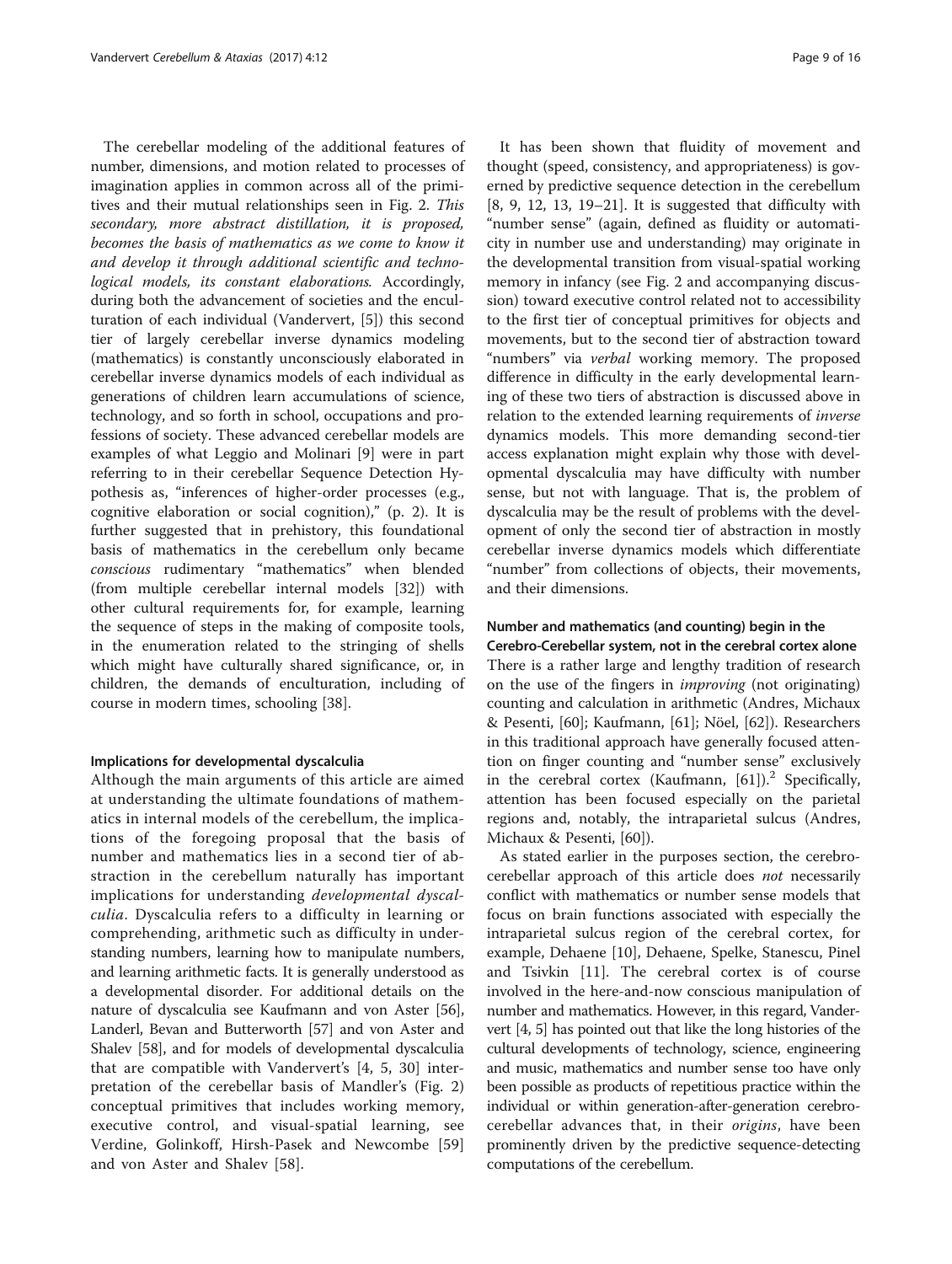# Pattern detection and optimization: The neural "machine" behind the intuitive aspects of mathematics and number sense

As described earlier, it is widely understood that such practiced improvements in number calculation (or in anything else practiced) would be learned as constantly error-corrected internal models in the cerebellum (Akshoomoff, Courchesne & Townsend, [[8\]](#page-13-0); Ito, [[20, 29\]](#page-14-0); Leggio & Molinari, [[9\]](#page-13-0); Leiner, Leiner & Dow, [[12](#page-13-0), [13\]](#page-13-0)). And, it is proposed that, because it sets the occasion for structured practice, the use of fingers in calculation improves arithmetic ability via the cerebellum-driven collaboration between the cerebellum and cerebral cortex as described in some detail in Akshoomoff, Courchesne and Townsend's [[9](#page-13-0)] following cerebellar sequence-detection process of prediction:

The cerebellum is a master computational system that adjusts responsiveness in a variety of networks to obtain a prescribed goal. These networks include those thought to be involved in declarative memory, working memory, attention, arousal, affect, language, speech, homeostasis, and sensory modulation as well as motor control…We hypothesized that the cerebellum does this by encoding ("learning") temporally ordered sequences of multi-dimensional information [italics added] about external and internal events (effector, sensory, affective, mental, autonomic), and, as similar sequences of external and internal events unfold, they elicit a readout of the full sequence in advance of the real-time events. This readout is sent to and alters, in advance [italics added], the state of each motor, sensory, autonomic, attentional, memory, or affective system which, according to the previous "learning" of this sequence, will soon be actively involved in the current real-time events. So, in contrast to conscious, longer time-scale anticipatory processes mediated by cerebral systems, output of the cerebellum provides moment-to-moment, unconscious [italics added], very short time-scale, anticipatory information. (p. 592)

Akshoomoff, Courchesne and Townsend's foregoing account of cerebellar sequence detection is in agreement with Leggio and Molinari's [[9\]](#page-13-0) sequence-detection process described earlier, but is presented separately here because it clearly sets out additional aspects of the overall process. For example, Akshoomoff, Courchesne and Townsend (1) spell-out the cerebellar involvement of "temporally ordered sequences of multi-dimensional information" (working memory, attention, language and motor manipulations), and (2) make the point that this cerebellar sequence detection takes place below the level of conscious awareness (unconsciously). We

will return to these aspects of cerebellar sequence detection in a moment.

#### What exactly happens in working memory during the development of number sense, and how might it be related to dyscalculia?

How, exactly, would the cerebellum be involved in the development of number sense and/or the working memory of finger calculation? Marvel and Desmond [[15](#page-13-0)–[17](#page-13-0)] have shown that silent inner speech (speech which may not reach consciousness) in the cerebellum indicates central executive control of verbal working memory manipulation of tasks. In such working memory tasks, they found the executive control in cerebellar inner speech to be associated with *motor planning and prepar*ation related to encoding and retrieval of task information (Marvel & Desmond, [\[15\]](#page-13-0)). Specifically, they found that encoding information into working memory increased dorsal dentate (motor) activity in the cerebellum, while in the retrieval phase of working memory activity increased in the cerebellar ventral dentate (cognitive). In their conclusion, they proposed that:

The cerebellum enhances working memory by supporting inner speech mechanisms. This capability emerged from overt speech and motor systems as an evolutionarily adaptive way to boost cognitive processes [italics added] that rely on working memory, such as language acquisition. ([\[15](#page-13-0)] p. 7)

In a review of the cerebellum and nonmotor functions, Strick, Dum and Fiez [\[25\]](#page-14-0) strongly supported this facilitative (and elaborative) role of cerebellar inner speech in working memory. They suggested that the cerebellum is recruited whenever people engage in inner speech "to represent, maintain and organize task-relevant information and conscious thoughts" (p. 426), including in, for example, verbal working memory.

#### How Cerebellar inner speech accesses number sense

But how does unconscious inner speech in the cerebellum boost cognitive processes in verbal working memory, as Marvel and Desmond [[15](#page-13-0)] proposed? Moreover, what is the underlying cerebellar mechanism that drives its unconscious inner speech, "to represent, maintain and organize task-relevant information and conscious thoughts" (Strict, Dum & Fiez,  $([25], p. 426)$  $([25], p. 426)$  $([25], p. 426)$ ? What was/is its evolutionary *adaptive* mechanism?

To answer this question, it is proposed that what Marvel and Desmond [\[9](#page-13-0)] refer to above as cerebellar *motor plan*ning and preparation is evolutionarily adaptive in boosting cognitive processes, because, as in all skill development, cerebellar inner speech is driven by Akshoomoff,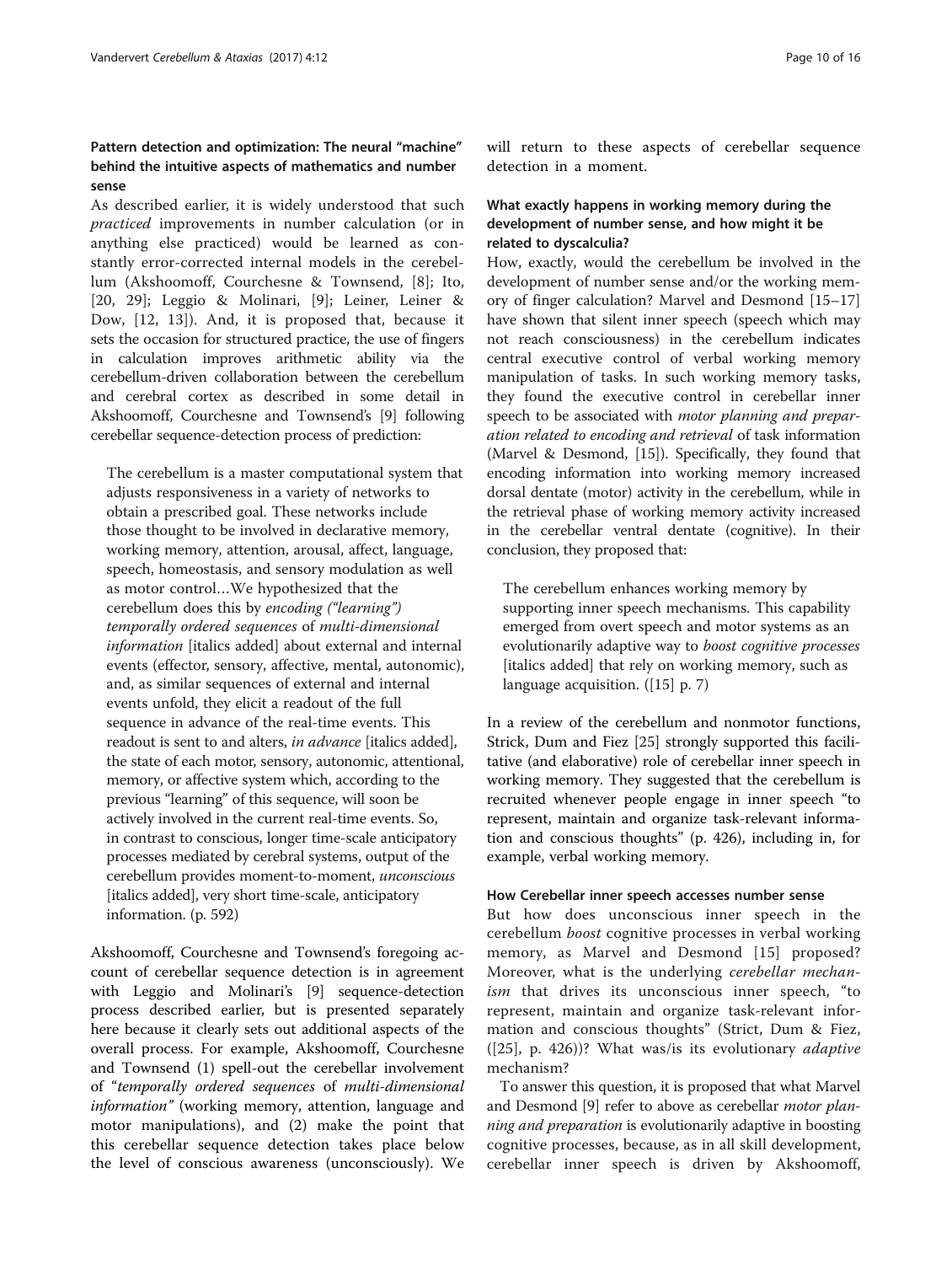Courchesne and Townsend's [[8\]](#page-13-0) and Leggio and Molinari's [\[9](#page-13-0)] cerebellar sequence detection process as described earlier in this article. That is, Marvel and Desmond's motor and planning and preparation is in actuality a succinct and equivalent way of describing Akshoomoff et al.'s and Leggio and Molinari's prediction and anticipatory system adjustments. The precise planning (anticipatory) mechanism that is evolutionarily adaptive can be readily appreciated by paraphrasing Akshoomoff et al.'s [\[8](#page-13-0)] sequence detection scenario within the context of Marvel and Desmond's abovecited conclusions on the role of cerebellar inner speech as follows:

Inner speech in the cerebellum boosts executive processes in working memory by encoding ("learning") temporally ordered sequences of multi-dimensional information about external and internal events (effector, sensory, affective, mental, autonomic)[italics added], and, as similar sequences of external and internal events unfold, they elicit a readout of the full sequence in advance of the real-time events. This readout is sent to and alters, in advance [italics added], the state of each motor, sensory, autonomic, attentional, memory, or affective system which, according to the previous "learning" of this sequence, will soon be actively involved in the current real-time events. So, in contrast to conscious, longer time-scale anticipatory processes mediated by cerebral systems, output of the cerebellum provides moment-to-moment, unconscious [italics added], very short time-scale, anticipatory information [italics added]. (Paraphrased by combining Akshoomoff et al. ([\[8](#page-13-0)], p. 592) with Marvel & Desmond [\[15](#page-13-0)]

Evidence that Boosts in Fluency in Number Sense Occur in Inner Speech of Verbal Working Memory in the Cerebellum

As describer earlier in this article, Hayter, Langdon and Ramnani [[34\]](#page-14-0) conducted imaging research on the involvement of the cerebellum in arithmetic calculation in verbal working memory. Recall that Hayter et al. used the Paced Auditory Serial Addition Test (PASAT) where subjects sequentially added the last two numbers in an overall sequence of five numbers. During this number addition task in verbal working memory they found that Crus VII in the cerebellar cortex along with prefrontal and parietal areas of the cerebral cortex were involved in automatic counting. However, this cerebellar role in automated counting or number sense (via dynamics and inverse dynamics internal models) had not been related to its roles in number sense or dyscalculia.

# Possible location of number sense in internal models in the cerebellum

When placed within the context of dyscalculia, an interesting quirk of methodological circumstance can be seen in Marvel and Desmond's [[15, 16](#page-13-0)] research on inner speech in the cerebellum. While counting was not the point, per se, of Marvel and Desmond's research method, the task their working memory "executive condition" subjects completed was, besides being a cognitive task, was coincidentally a counting task. Specifically, in their retrieval phase, retrieval in the executive working memory condition required subjects to count two letters forward in the alphabet from their original encoded target letter in order to complete the task. For the typical subject this minimal counting is an innocuous task. However, for the dyscalculia subject this requirement of quickly counting ahead two letters in the alphabet would clearly present a significant additional attentional control (executive) demand on working memory over that experienced by the typical subject. That is, for subjects with dyscalculia this counting requirement during retrieval would put considerable additional load on the executive retrieval phase of working memory. As mentioned earlier, models of developmental dyscalculia are compatible with Vandervert's [[4, 5](#page-13-0), [30](#page-14-0)] interpretation of the cerebellar basis of Mandler's (Fig. [2\)](#page-5-0) conceptual primitives that include working memory, executive control, and visual-spatial learning, see Verdine, Golinkoff, Hirsh-Pasek and Newcombe [\[59\]](#page-14-0) and von Aster and Shalev [[58](#page-14-0)]. However, these models do not include studies of the possible contributions of inner speech in the cerebellum.

# Cerebellar inner speech in a hypothetical dyscalculia subject

For the typical subject in Marvel and Desmond's [[15](#page-13-0), [16](#page-13-0)] research methodology the retrieval (cognitive) task resulted in *more* activity in the cerebellar ventral dentate. In a hypothetical dyscalculia subject on the other hand, it is proposed that, because this task involved counting, there would be less activity in the ventral dentate during the retrieval phase. Less activity in the ventral dentate would be interpreted to indicate that the ventral dentate in the dyscalculia subject is deficit (perhaps due to genetic or health factors) in learning inverse dynamics models behind number sense. While such a study of this proposed relationship between cerebellar inner speech and dyscalculia is beyond the scope of the present article, it has important theoretical implications for understanding a more precise locus of the development of dyscalculia that includes the refinements of skill that are unique to the contributions to number sense via inner speech in the cerebellum.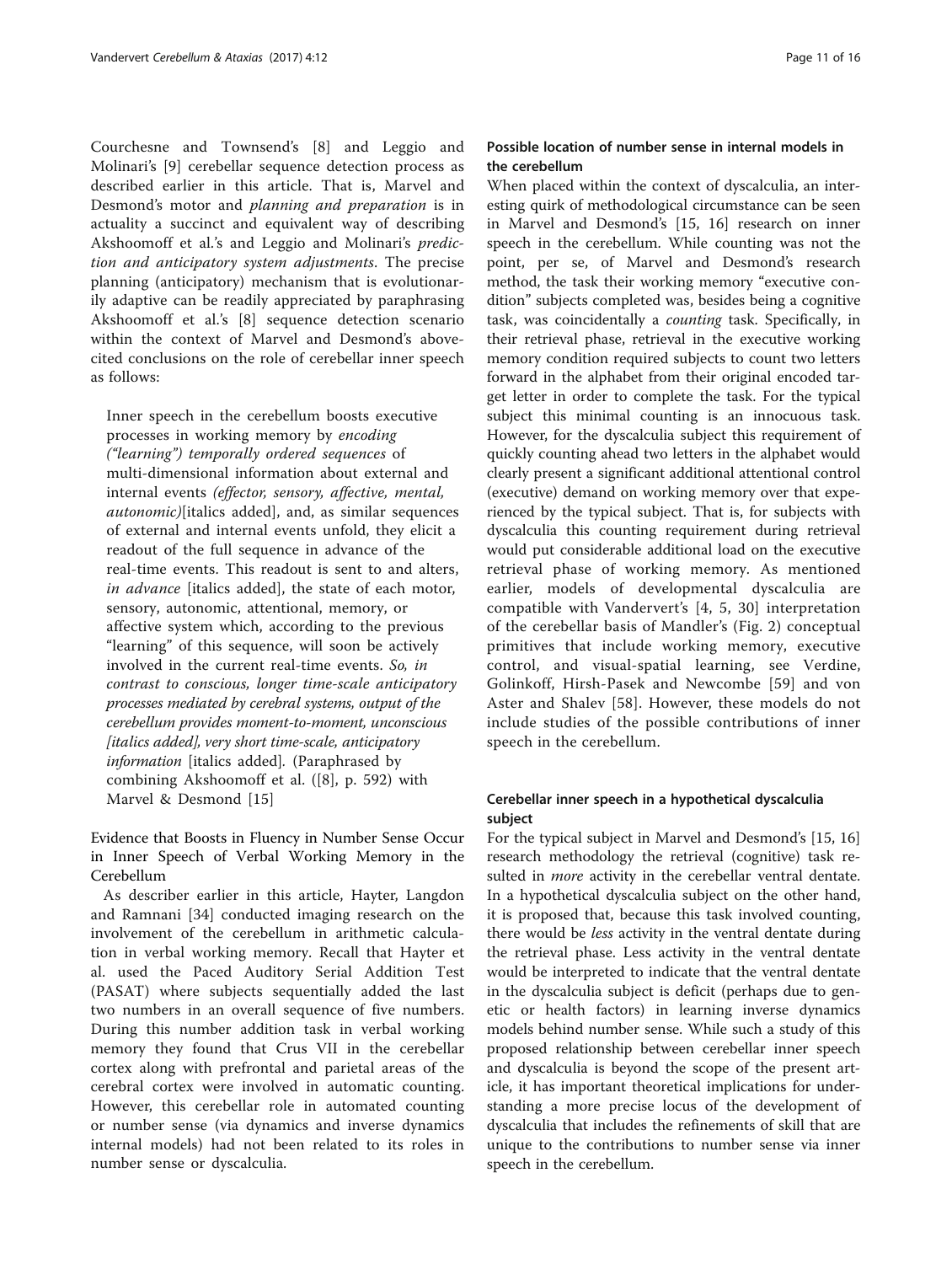# <span id="page-11-0"></span>Fingers and inner speech applied together during counting may be seen as a dorsal-to-ventral dentate "marriage" in the cerebellum

As cited earlier, counting and calculation with the fingers improves skills in arithmetic (Kaufmann, [[61](#page-14-0)]). The following hypothesis is proposed to explain this relationship. Counting and calculation in the executive inner speech of verbal working memory in the cerebellum, is paired with parallel sequencing of executive attentional control of the finger motor areas of the cerebellum. Note the finger portions in the somatotopic maps of the cerebellum in Fig. 3.

In support of this hypothesis Schlerf, Verstynen, Ivry and Spencer [\[63, 64\]](#page-14-0), from which the somatotopic map in Fig. 3 was adapted, concluded as follows:

Complex finger movements produce activation along the medial surface of the left precentral gyrus, and this activation is similar for both left and right hand movements (Hanakawa et al. [\[65\]](#page-14-0); Verstynen et al. [[66\]](#page-14-0)). The anatomical, premotor location of this activity, coupled with the bilateral pattern of activation, favors a motor planning account. By analogy, we propose that the neocerebellar activity also reflects high level motor planning rather than the processing of sensory signals. While this hypothesis is admittedly speculative, the main point to be emphasized here is that the activation



Fig. 3 Somatotopic Maps of Cerebellum: Fingers in the most crucially relevant sensory/motor homunculi for this article appear in lobule VI (upper pink). Lobule VI is linked to the frontal and parietal areas of the cerebral cortex. Multiple body representations within the cerebellum: Shown are the anterior (top, orange) and inferior posterior (bottom, yellow) body representations, as well as the newly identified superior posterior representation (blue). (Adapted from Snider & Eldred, [[73](#page-15-0)]; Grodd et al., [[74](#page-15-0)]; Schlerf et al., [[63\]](#page-14-0)). Reprinted with permission from John Schlerf as the figure appears in: John Schlerf, Tobias Wiestler, Timothy Verstynen and Joern Diedrichsen [[64](#page-14-0)]

is somatotopic, arguing against functional hypotheses that are divorced from the sensorimotor domain. ([\[63\]](#page-14-0), p. 3335)

Within the context of the foregoing motor-planning account, it should be further recognized that the finger representations in the cerebellum (Fig. 3) provide skeletomuscular models of the fingers in the form of Ito's [[20](#page-14-0)] cerebellar corticonuclear microcomplexes (CNMC's). (Cerebellar microcomplexes are the error-driven, adaptive neural basis of cerebellar dynamics and inverse dynamics internal models [\[21\]](#page-14-0).) Since these error-driven cerebellar microcomplexes of potential finger/hand manipulation are prewired from birth to finger/hand areas in the motorsensory areas of the cerebral cortex, it is suggested they can be quite readily (1) blended (a la Imamizu, Higuchi, Toda and Kawato [\[32](#page-14-0)]) (2) in accordance with cerebellar sequence prediction described by Leggio and Molinari [[9](#page-13-0)] with CNMC's associated with silent cerebellar inner speech described by Marvel and Desmond [[15](#page-13-0)]. It is suggested that this would, thereby, enhance executive control of speech in working memory as proposed by Marvel and Desmond [\[15](#page-13-0)–[17](#page-13-0)]. That is, in this way, finger counting would positively enhance the development of central executive control in arithmetic tasks as found by Andres, Michaux and Pesenti, [[60](#page-14-0)]; Kaufmann, [[61](#page-14-0)]; and Nöel, [\[62\]](#page-14-0).

Thus, it can be argued that, in addition to extending executive control toward the learning of cerebellar inverse dynamics models, counting with the fingers improves (does not originate) arithmetic skills, because it combines the two parallel, mutually reinforcing lines of sequence detection during the learning of (1) cerebellar motor planning of finger representations in the cerebellum and (2) motor traces of inner speech in verbal working memory. It should be noted that this would combine the dorsal and ventral dentate connections with cerebellar lobules VI and VII with loops to/from frontal and parietal areas of the cerebral cortex (Leiner, Leiner & Dow, [[12](#page-13-0)]; Stoodley, Valera & Schmahmann, [[24](#page-14-0)]).

There is no reason not to believe that these cerebellar motor traces also occur (arise in relation to) in the evolutionarily older somatotopic maps in the posterior lobes of the paleocerebellum (bottom, blue area in Fig. 3). It is perhaps largely through these older somatotopic mappings that the preverbal infant interacted repetitively with its environment of produce (distil) the foundational physics shown in Fig. [2.](#page-5-0) This idea comports nicely with (1) Gogtay, Giedd, Lusk et al.'s [\[67](#page-14-0)] findings that evolutionarily older brain regions mature earlier than phylogenetically younger regions, and (2) with Marvel and Desmond's [[15\]](#page-13-0) following insightful elaboration of Gogtay et al.'s critically important point: "It therefore seems plausible that throughout development the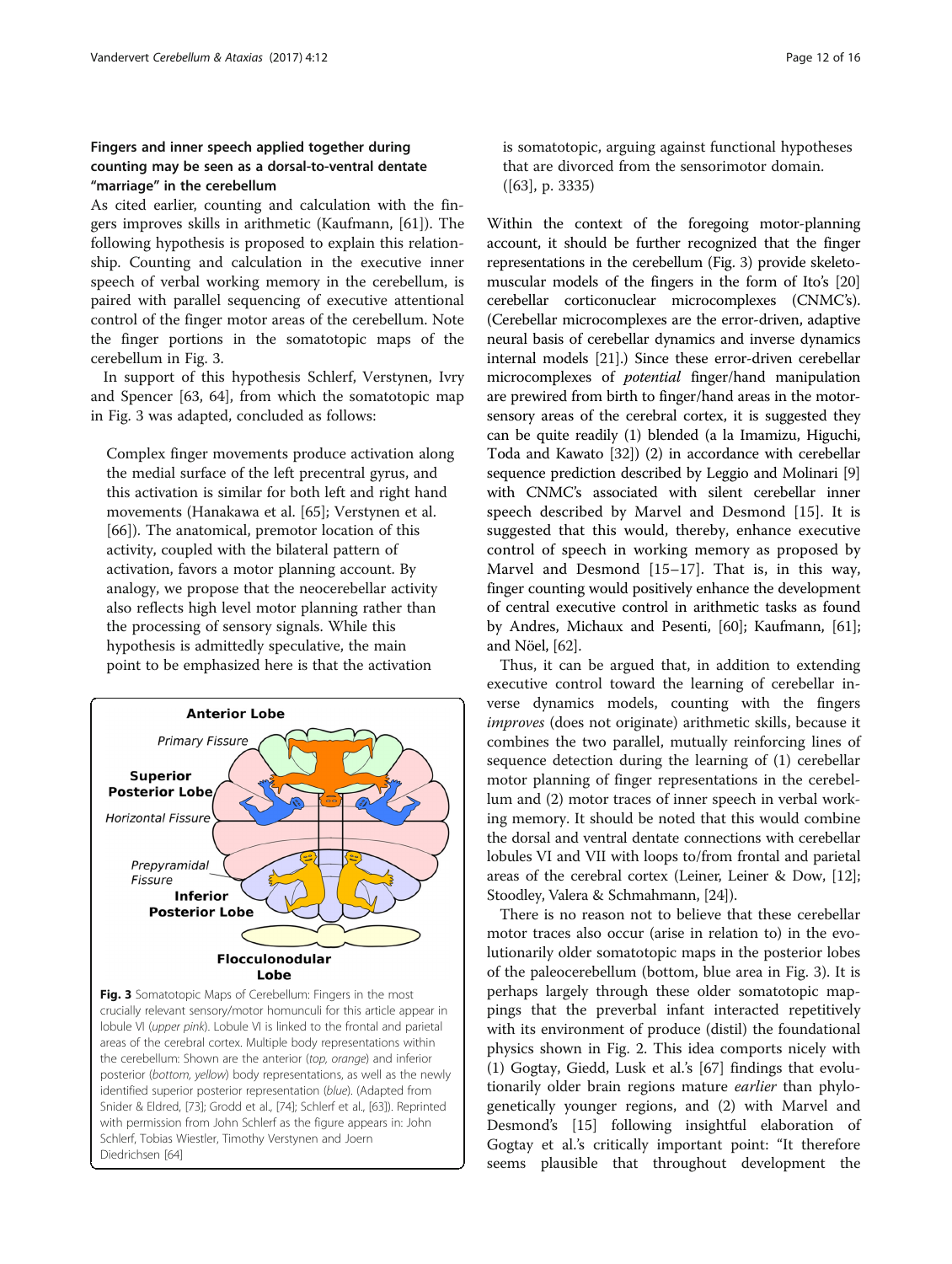cognitive loop [ventral dentate] retains close ties with its evolutionary precursor, the motor loop [dorsal dentate], which allows both systems to work together, for example by engaging inner speech mechanisms to enhance working memory," ([\[67\]](#page-14-0) p. 274). In light of the multiple somatotopic mappings shown in Fig. [3](#page-11-0), it is suggested that in this dorsal-to-ventral dentate manner, the executive use of fingers in counting produces dual, perhaps triple, motor traces in parallel with executive cerebellar inner speech to enhance executive control in working memory. This dorsal-to-dentate scenario would thereby tend to improve (again, not originate) the execution of arithmetic skills.

#### **Discussion**

It is suggested that the computation of patterning in internal models in the cerebellum is predominantly responsible for creating our physical realities, laws, and numbers and offers a neuroscience justification for Derek Abbott's [[3\]](#page-13-0) view that mathematics originates in human thought. That is, the cerebellum is the predominant source of patterning that becomes mathematics, the science of patterns [\[6](#page-13-0)]. Evidence that the ultimate origin of mathematics and number is principally cerebellum-driven in the cerebro-cerebellar system is based on the 69-billion-neuron computational power of cerebellar internal models, operating below the level of conscious awareness, ultimately produces our models of physical reality, number and mathematics.

#### The Cerebro-Cerebellar approach does not conflict with

traditional brain models of mathematics and number sense Importantly, it is pointed out that the cerebro-cerebellar approach does not necessarily conflict with mathematics or number sense models that focus on brain functions associated with especially the intraparietal sulcus region of the cerebral cortex, for example, Dehaene [\[10](#page-13-0)], Dehaene, Spelke, Stanescu, Pinel and Tsivkin [\[11](#page-13-0)]. Rather, the cerebro-cerebellar approach brings to bear additional brain mechanisms that may provide more detailed and more comprehensive explanations for (1) the initial learning of number and its manipulation, and (2) the subsequent, ongoing optimization and increased complexity of the neural patterns that constitute both mathematics and number sense. In this regard, two explanatory advantages are immediately evident: (1) the "intuitive" character of number sense (Dehaene [\[10\]](#page-13-0)) can be parsimoniously and definitively explained in terms of unconsciously learned internal models in the cerebellum, which are then sent to the cerebral cortex, and (2) number sense in lower animals (Dehaene [[10\]](#page-13-0)) can likewise be parsimoniously and definitively explained in terms of unconscious internal models learned in animal cerebella,

which are then sent to their respectively developed cerebral cortices.

Within this cerebro-cerebellar framework it is suggested that (1) during infancy the cerebellum learns a first tier of internal models based on the infant's perception and movement which results in a primitive physics that constitutes the foundations of visual-spatial working memory, (2) at the same time a second (and more abstract) tier of cerebellar inverse dynamics models based on the first tier (physics) learns number and relationships among dimensions across those primitive physics of the first tier, and (3) "number sense" originates largely below the level of consciousness in the cerebellar inverse dynamics models described in (2). This general view is strongly supported by findings that the cerebellum automates the manipulation of number information [\[34](#page-14-0)]. Further, developing from this conceptual structure of internal models, the cerebellum's developing inner speech both boosts verbal working memory capacity and enhances executive control processes in that working memory and silent speech-enhanced executive control in verbal working memory [\[15](#page-13-0)–[17\]](#page-13-0) facilitates the learning of inverse dynamics models related to the development of number sense.

The foregoing framework for the ultimate origin of number and mathematics involves cerebro-cerebellar loops between the cerebellum on the one hand and the frontal and parietal regions of the cerebral cortex on the other [[17](#page-13-0)]), however (and this is critically important), the ultimate origin and creative expansion of number and mathematics is driven principally by the predictive, errorcorrective sequence detection mechanism in the cerebellum (Akshoomoff, Courchesne & Townsend, [[8\]](#page-13-0); Leggio & Molinari, [[9\]](#page-13-0)). This prominent role of the cerebellum is secondarily supported by cerebro-cerebellar loops connecting at least two somatotopic finger representations in the cerebellum (Fig. [3\)](#page-11-0) and inner speech-driven finger counting/calculation which produces parallel, mutually strengthening and sequentially structured motor traces to boost (not originate) the manipulation of numbers in verbal working memory. Since it is widely accepted that improvement in any motor or cognitive skill is accomplished through the repetitive learning (practice) that constitutes cerebellar internal models (Doya, [\[31\]](#page-14-0); Ito, [[19](#page-14-0), [29\]](#page-14-0); Leiner, Leiner & Dow, [[12](#page-13-0)]), it is suggested that it is the structured cerebellar modeling related to Fig. [3](#page-11-0) along with its related cerebellar inner speech that is the basis for the findings that finger counting improves arithmetic ability (Andres, Michaux & Pesenti, [[60](#page-14-0)]; Kaufmann, [[61](#page-14-0)], Nöel, [[62](#page-14-0)]). That is, it is proposed that the practice-driven, constantly error-corrected, anticipatory information related to finger counting improves the "orchestration" of the central executive, just as does the timing and sequencing in playing a musical instruments (Vandervert [\[4](#page-13-0)]).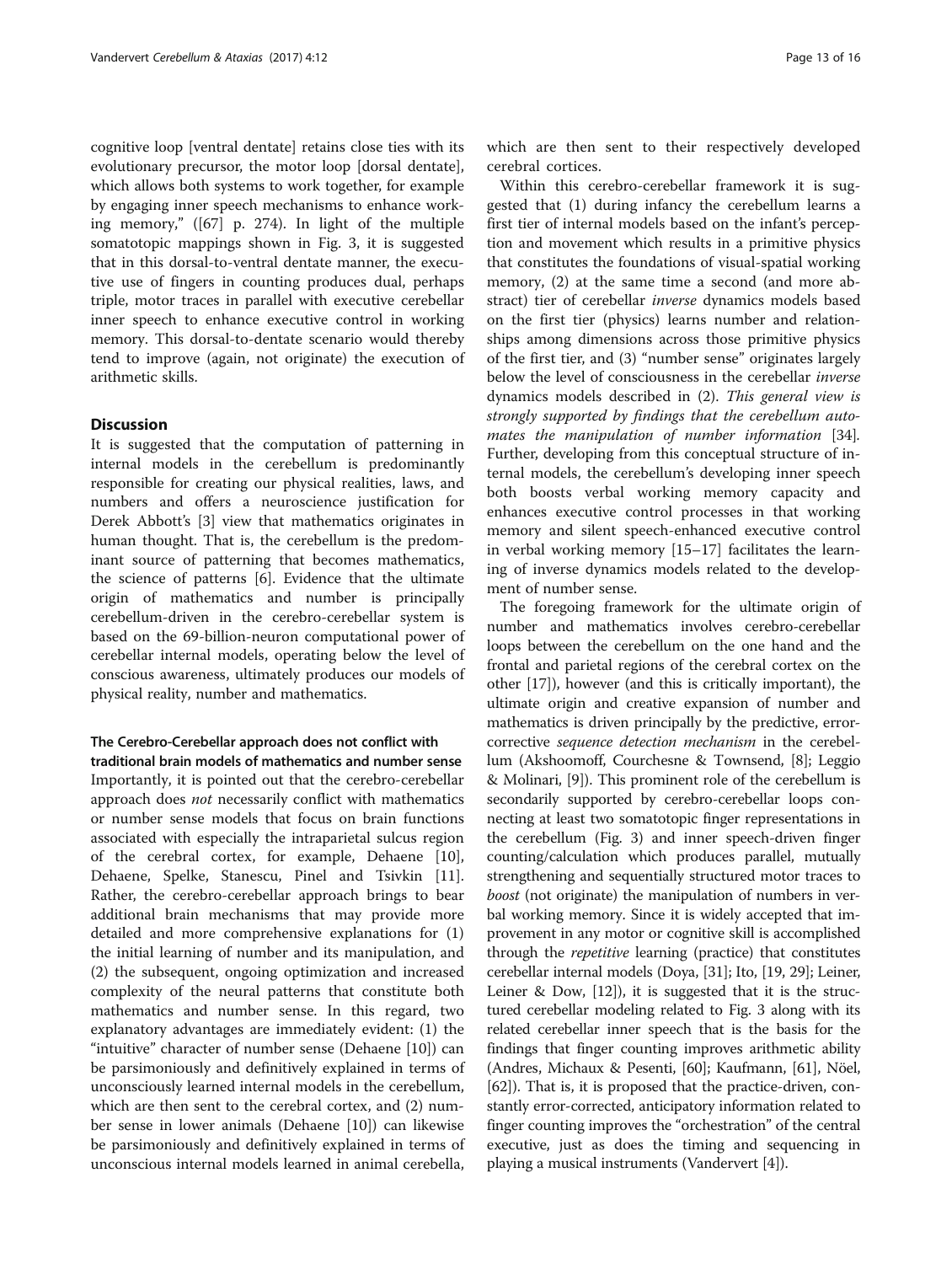#### <span id="page-13-0"></span>Conclusion

It is concluded that (1) the cerebellum is the predominant source of patterning and optimization that produces mathematics in the cerebral cortex, and (2) difficulty with "number sense" in dyscalculia originates in the developmental transition from visual-spatial working memory in infancy (see Fig. [2](#page-5-0) and accompanying discussion) toward inner speech associated with executive control related to accessibility to the second tier of abstraction. It is proposed that this may occur during the retrieval phase of verbal working memory which has been found to be a function of the ventral dentate of the cerebellum  $[15, 16]$ . It is further proposed that this second tier learning consists mostly of inverse dynamics models which require extended focus of attention in repetitious tasks. This two-tier explanation might explain why those with developmental dyscalculia may have difficulty with number sense, but not with language which is more based on the conscious manipulation of dynamics models as opposed to inverse dynamics models. That is, the problem of dyscalculia may be the result of problems with the transitional development of only the second tier of abstraction which differentiates "number" from collections of objects and their dimensions. In this regard, Hayter, Langdon and Ramnani [\[34](#page-14-0)] established that verbal working memory in the cerebellum is involved in the automaticity of number manipulation. And, as pointed out earlier, Marvel and Desmond [15, 16] have operationalized components of verbal working memory (encoding, maintenance, and retrieval) toward number manipulation in the cerebellum, it is suggested that, while beyond the scope of the purposes of this article, the latter's methodology can be modified to study this transition in relation to the development of number sense, for example, in those who later develop difficulty with numbers, including dyscalculia.

#### **Endnotes**

<sup>1</sup>A detailed explanation of the theoretical basis and description of dynamics and inverse dynamics cerebellar internal models is beyond the scope of this article. The interested reader may consult Ito [[19, 20\]](#page-14-0) for easy to understand descriptions of these terms related to both movement and thought. For a more rigorous theoretical/ mathematical account, including definitions of dynamics versus inverse dynamics cerebellar models see Kawato, Furukawa and Suzuki [[68\]](#page-14-0). For application of cerebellar dynamics and inverse dynamics models to higher-order thought processes see Imamizu and Kawato [\[69](#page-14-0)]. <sup>2</sup>

 $2$ It is noted here that Arsalidou and Taylor [\[70\]](#page-14-0) found cerebellar activity during calculation tasks (addition, subtraction, multiplication), however no analysis was provided that described the role of this cerebellar activity in that calculation. Moreover, in following work on mathematical functions in the brain (Klein, Moeller & Willmes [[71\]](#page-15-0); Klein, Suchan, Moeller, et al. [\[72](#page-15-0)]) that was both in direct line with and cited Arsalidou and Taylor's general findings and conclusions, there was no further mention of involvement of the cerebellum.

#### Acknowledgements

NA

#### Availability of data and materials

NA

#### Funding

NA

#### Author's contributions

Larry Vandervert conceived and wrote this article.

### Ethics approval and consent to participate

NA

#### Competing interests

The author declares no competing interests.

Received: 29 May 2017 Accepted: 4 July 2017 Published online: 20 July 2017

#### References

- 1. Einstein A. Geometry and experience (lecture before the Prussian Academy of Sciences, January 27, 1921). In: Einstein A, editor. Ideas and opinions. New York: Wings Books; 1954. p. 232–46.
- 2. Wigner EP. The unreasonable effectiveness of mathematics in the natural sciences, Commun. Pure Appl Math. 1960;XIII:1-14.
- 3. Abbott D. The reasonable ineffectiveness of mathematics. Proc IEEE. 2013; 101(10):2147–53. doi[:10.1109/JPROC.2013.22749078](http://dx.doi.org/10.1109/JPROC.2013.22749078).
- 4. Vandervert L. How music training enhances working memory: a cerebrocerebellar blending mechanism that can lead equally to scientific discovery and therapeutic efficacy in neurological disorders. Cerebellum & Ataxias. 2015;2:11. doi:[10.1186/s40673-015-0030-2](http://dx.doi.org/10.1186/s40673-015-0030-2).
- 5. Vandervert L. The prominent role of the cerebellum in the origin, advancement and individual learning of culture. Cerebellum & Ataxias. 2016; 3:10. doi:[10.1186/s40673-016-0049-z.](http://dx.doi.org/10.1186/s40673-016-0049-z)
- 6. Steen LA. The science of patterns. Science. 1988;240:611–6.
- 7. Devlin K. Mathematics: the science of patterns: the search for order in life, mind, and the universe. New York: W.H. Freeman; 1994.
- 8. Akshoomoff N, Courchesne E, Townsend J. Attention coordination and anticipatory control. In: Schmahmann J, editor. The cerebellum and cognition. New York: Academic; 1997. p. 575–98.
- 9. Leggio M, Molinari M. Cerebellar sequencing: a trick for predicting the future. Cerebellum. 2015;14:35–8.
- 10. Dehaene S. Precis of the number sense. Mind & Lang. 2001;16:16–36.
- 11. Dehaene S, Spelke E, Stanescu R, Pinel P, Tsivkin S. Sources of mathematical thinking: behavioral and brain-imaging evidence. Science. 1999;284:970–4.
- 12. Leiner H, Leiner A, Dow R. Does the cerebellum contribute to mental skills? Behav Neurosci. 1986;100:443–54.
- 13. Leiner H, Leiner A, Dow R. Reappraising the cerebellum: what does the hindbrain contribute to the forebrain? Behav Neurosci. 1989;103:998–1008.
- 14. Gilchrist A, Cowan N. Conscious and unconscious aspects of working memory. In: Winkler I, Czigler I, editors. Unconscious memory representations in perception (volume 78). Amsterdam: John Benjamins; 2010. p. 1–35.
- 15. Marvel CL, Desmond JE. Functional topography of the cerebellum in verbal working memory. Neuropsychol Rev. 2010a;20:271–9. doi:[10.1007/s11065-](http://dx.doi.org/10.1007/s11065-010-9137-7) [010-9137-7](http://dx.doi.org/10.1007/s11065-010-9137-7).
- 16. Marvel CL, Desmond JE. The contributions of cerebro-cerebellar circuitry to executive verbal working memory. Cortex. 2010b;46(7):880–95.
- 17. Marvel C, Desmond J. From storage to manipulation: how the neural correlates of verbal working memory reflect varying demands on inner speech. Brain Lang. 2012;120:42–51.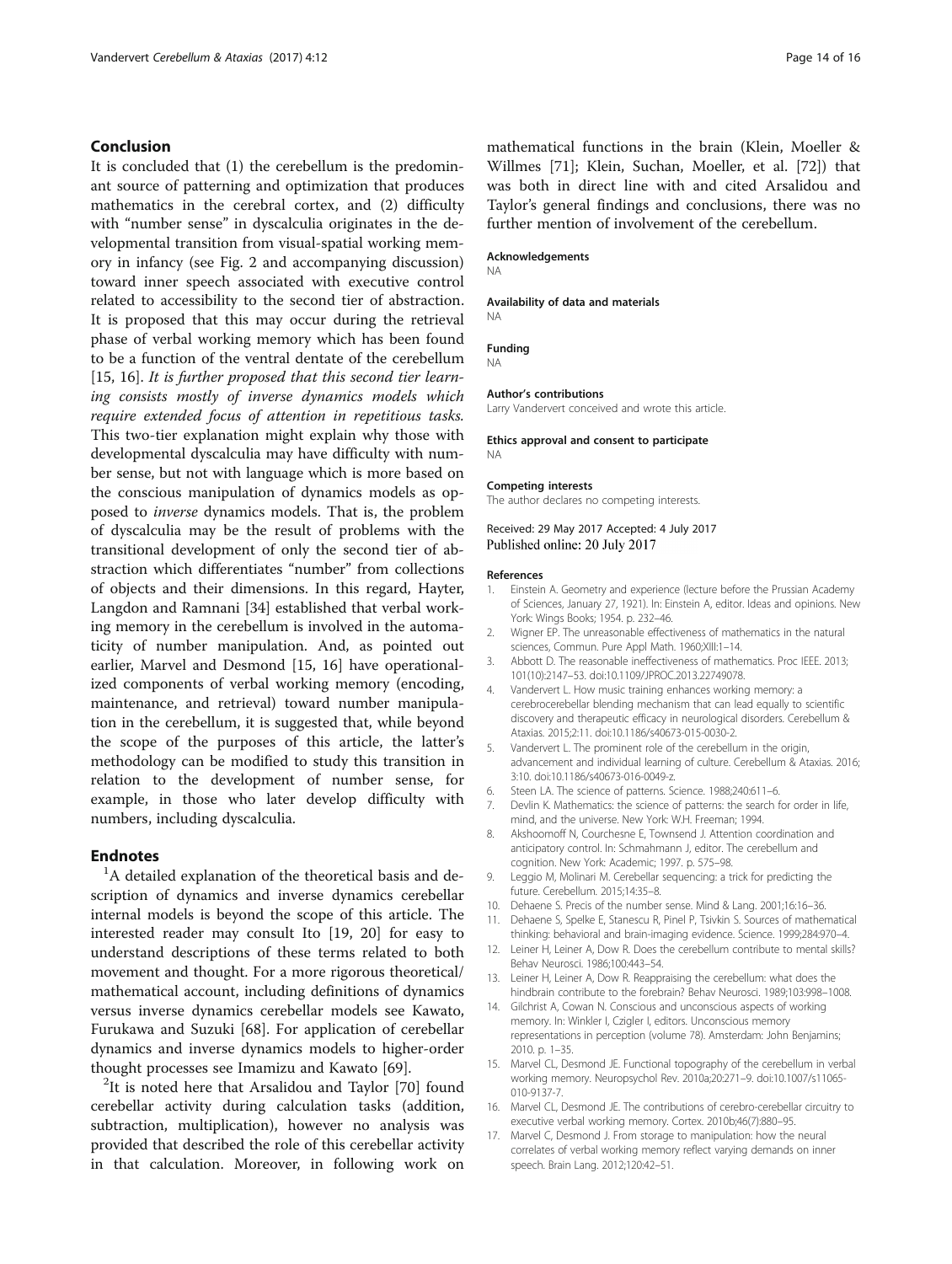- <span id="page-14-0"></span>18. Balsters J, Whalen C, Robertson I, Ramnani N. Cerebellum and cognition: evidence for the encoding of higher order rules. Cereb Cortex. 2013;23: 1433–43.
- 19. Ito M. Movement and thought: identical control mechanisms by the cerebellum. Trends Neurosci. 1993;16:448–50.
- 20. Ito M. Cerebellar microcomplexes. In: Schmahmann JD, editor. The cerebellum and cognition. New York: Academic; 1997. p. 475–87.
- 21. Ito M. The cerebellum: brain for an implicit self. Upper Saddle River: FT Press; 2011.
- 22. Liao DL, Kronemer SI, Yau JM, Desmond JE, Marvel CL. Motor system contributions to verbal and non-verbal working memory. Front Hum Neurosci. 2014;753:1–8. doi:[10.3389/fnhum.2014.00753](http://dx.doi.org/10.3389/fnhum.2014.00753).
- 23. Schmahmann JD, editor. The cerebellum and cognition. New York: Academic Press; 1997.
- 24. Stoodley C, Valera E, Schmahmann J. Functional topography of the cerebellum for motor and cognitive tasks: an fMRI study. NeuroImage. 2012; 59:1560–70.
- 25. Strick PL, Dum RP, Fiez JA. Cerebellum and nonmotor function. Ann Rev Neurosci. 2009;32:413–34.
- 26. Van Dun K, Manto M, Mariën P. The language of the cerebellum. Aphasiology. 2016;30(12):1378–98. doi[:10.1080/02687038.2015.1132297](http://dx.doi.org/10.1080/02687038.2015.1132297).
- 27. Lent R, Azevedo FAC, Andrade-Moraes CH, Pinto AVO. How many neurons do you have? Some dogmas of quantitative neuroscience under revision. Eur J Neurosci. 2012;35:1–9. doi[:10.1111/j.1460-9568.2011.07923.x.](http://dx.doi.org/10.1111/j.1460-9568.2011.07923.x)
- 28. Bostan AC, Dum RP, Strick PL. Cerebellar networks with the cerebral cortex and basal ganglia. Trends Cogn Sci. 2013;17(5):241–54. doi[:10.1016/j.tics.](http://dx.doi.org/10.1016/j.tics.2013.03.003) [2013.03.003.](http://dx.doi.org/10.1016/j.tics.2013.03.003)
- 29. Ito M. Control of mental activities by internal models in the cerebellum. Nature Revs. 2008;9:304–13.
- 30. Vandervert L. Working memory in musical prodigies: a 10,000 year old story, one million years in the making. In: McPherson GE, editor. Musical prodigies: interpretations from psychology, education, musicology, and ethnomusicology. New York: Oxford University Press; 2016a. p. 223–44.
- 31. Doya K. What are the computations of the cerebellum, the basal ganglia, and the cerebral cortex? Neural Netw. 1999;12:961–74.
- 32. Imamizu H, Higuchi S, Toda A, Kawato M. Reorganization of brain activity for multiple internal models after short but intensive training. Cortex. 2007; 43:338–49.
- 33. Yomogida Y, Sugiura M, Watanabe J, Akitsuki Y, Sassa Y, Sato T, Matsue Y, Kawashima R. Mental visual synthesis is originated in the fronto-temporal network of the left hemisphere. Cereb Cortex. 2004; 14:1376–83.
- 34. Hayter AL, Langdon DW, Ramnani N. Cerebellar contributions to working memory. NeuroImage. 2007;36(3):943–54.
- 35. Baddeley A. Working memory. Science. 1992;255:556–9.
- 36. Baddeley A. The episodic buffer: a new component of working memory? Trends Cogn Sci. 2000;4:417–23.
- 37. Cowan N. Working memory underpinns cognitive development, learning, and education. Educational Pyschology Review. 2014;26:197–233.
- 38. Vandervert L. The evolution of language: the cerebro-cerebellar blending of visual-spatial working memory with vocalizations. J Mind Behav. 2011;32(4): 317–31.
- 39. Mandler J. How to build a baby II: conceptual primitives. Psychol Rev. 1992a; 99:587–604.
- 40. Mandler J. The foundations of conceptual thought in infancy. Cog Devel. 1992b;7:273–82.
- 41. Mandler J. The foundations of mind. Oxford: Oxford University Press; 2004.
- 42. Mandler J. On the spatial foundations of the conceptual system and its enrichment. Cogn Sci. 2012;36:421–51.
- 43. Vandervert L. How working memory and cognitive modeling functions of the cerebellum contribute to discoveries in mathematics. New Ideas Psychol. 2003;21:159–75.
- 44. Vandervert L. The brain's encoding of rule-governed domains of knowledge: a case analysis of a musical prodigy. In: McPherson GE, editor. Musical prodigies: interpretations from psychology, education, musicology, and ethnomusicology. New York: Oxford University Press; 2016b. p. 245–58.
- 45. Zelazo PD, Carlson SM, Kesek A. Development of executive function in childhood. In: Nelson CA, Luciana M, editors. Handbook of developmental cognitive neuroscience. 2nd ed. Cambridge, MA: MIT Press; 2008. p. 553–74.
- 46. Short SJ, Elison JT, Goldman BD, Styner M, Gu H, Connelly M, et al. Associations between white matter microstructure and infants' working memory. NeuroImage. 2013;64:156–66.
- 47. Knickmeyer R, Gouttard S, Kang C, Evans D, Wilber K, Smith J, et al. A structural MRI study of human brain development from birth to 2 years. J Neurosci. 2008;28(47):12176–1182. doi[:10.1523/JNEUROSCI.](http://dx.doi.org/10.1523/JNEUROSCI.3479-08.2008) [3479-08.2008](http://dx.doi.org/10.1523/JNEUROSCI.3479-08.2008).
- 48. Bastian A, Thach WT. Structure and function of the cerebellum. In: Manto M Pandolfo M, editors. The cerebellum and its disorders. Cambridge, UK: Cambridge UP; 2002. p. 49–66.
- 49. Schmahmann JD, Sherman JC. The cerebellar cognitive affective syndrome. Brain. 1998;121:561–79.
- 50. Thach WT. On the specific role of the cerebellum in motor learning and cognition: clues from PET activation and lesion studies in humans. Behav Brain Sci. 1996;19:411–31.
- 51. Vandervert L. How the cerebro-cerebellar blending of visual-spatial working memory with vocalizations supports Leiner, Leiner and Dow's explanation of the evolution of thought and language. Cerebellum. 2013:151–71.
- 52. Xu F, Arriaga RI. Number discrimination in 10-month-old infants. British J Develop Psychol. 2007;25:103–8.
- 53. McCrink K, Wynn K. 2004. Large-number addition and subtraction by 9 month-old infants. Psychol Sci. 2004;15(11):776–81.
- 54. Vanmarle K. Infants use different mechanisms to make small and large number ordinal judgments. J Exp Child Psychol. 2013;114(1):102–10.
- Vandervert L. Vygotsky meets neuroscience: the cerebellum and the rise of culture through play. Amer J Play. 2017;9(2):202–27.
- 56. Kaufmann L, von Aster M. The diagnosis and management of dyscalculia. Dtsch Arztebl Int. 2012;109(45):767–78. doi[:10.3238/arztebl.2012.0767.](http://dx.doi.org/10.3238/arztebl.2012.0767)
- Landerl K, Bevan A, Butterworth B. Developmental dyscalculia and basic numerical capacities: a study of 8–9-year-old students. Cognition. 2004;93: 99–125. doi:[10.1016/j.cognition.2003.11.004](http://dx.doi.org/10.1016/j.cognition.2003.11.004).
- 58. Von Aster M, Shalev RS. Number development and developmental dyscalculia. Dev Med Child Neurol. 2007;49(11):868–73.
- 59. Verdine BN, Golinkoff RM, Hirsh-Pasek K, Newcombe N. I. Spatial skills, their development, and their links to mathematics. Monographs Society Res Child. 2017;82:7–30. doi:[10.1111/mono.12280](http://dx.doi.org/10.1111/mono.12280).
- 60. Andres M, Michaux N, Pesenti M. Common substrate for mental arithmetic and finger representation in the parietal cortex. NeuroImage. 2012;62(3): 1520–8. doi:[10.1016/j.neuroimage.2012.05.047.](http://dx.doi.org/10.1016/j.neuroimage.2012.05.047)
- 61. Kaufmann L. Dyscalculia: neuroscience and education. Educational research; a review for teachers and all concerned with progress in education. 2008; 50(2):163–175. doi:[10.1080/00131880802082658.](http://dx.doi.org/10.1080/00131880802082658)
- 62. Noël M-P. Finger gnosia: a predictor of numerical abilities in children? Child Neuropsychol. 2005;11:413–30.
- 63. Schlerf JE, Verstynen TD, Ivry RB, Spencer R.M. Evidence of a novel somatotopic map in the human neocerebellum during complex actions. J Neurophysiol 2010; 103: 3330-3336. PMID: 20393055.
- 64. Schlerf J, Wiestler T, Verstynen T, Diedrichsen J. Big challenges from the little brain — imaging the cerebellum. In Duric D, editor. Advanced Brain Neuroimaging Topics in Health and Disease - Methods and Applications. InTech. 2014. DOI: [10.5772/58266](http://dx.doi.org/10.5772/58266). Available from: [http://www.intechopen.](http://www.intechopen.com/books/advanced-brain-neuroimaging-topics-in-health-and-disease-methods-and-applications/big-challenges-from-the-little-brain-imaging-the-cerebellum) [com/books/advanced-brain-neuroimaging-topics-in-health-and-disease](http://www.intechopen.com/books/advanced-brain-neuroimaging-topics-in-health-and-disease-methods-and-applications/big-challenges-from-the-little-brain-imaging-the-cerebellum)[methods-and-applications/big-challenges-from-the-little-brain-imaging-the](http://www.intechopen.com/books/advanced-brain-neuroimaging-topics-in-health-and-disease-methods-and-applications/big-challenges-from-the-little-brain-imaging-the-cerebellum)[cerebellum](http://www.intechopen.com/books/advanced-brain-neuroimaging-topics-in-health-and-disease-methods-and-applications/big-challenges-from-the-little-brain-imaging-the-cerebellum)
- 65. Hanakawa T, Parikh S, Bruno M, Hallett M. Finger and face representations in the ipsilateral precentral motor areas in humans. J Neurophysiol. 2005;93: 2950–8.
- 66. Verstynen T, Diedrichsen J, Albert N, Aparicio P, Ivry R. Ipsilateral motor cortex activity during unimanual hand movements relates to task complexity. J Neurophysiol. 2005;93:1209–22.
- 67. Gogtay N, Giedd JN, Lusk L, Hayashi KM, Greenstein D, Vaituzis AC, et al. (2004). Dynamic mapping of human cortical development during childhood through early adulthood. Proc Natl Acad Sci U S A. 2004;101(21):8174–9.
- 68. Kawato M, Furukawa K, Suzuki R. A hierarchical neural-network model for control and learning of voluntary movement. Biol Cybern. 1987;57:169–85.
- 69. Imamizu H, Kawato M. Brain mechanisms for predictive control by switching internal models: implications for higher-order cognitive functions. Psychol Res. 2009;73(4):527–44.
- 70. Arsalidou M, Taylor MJ. Is  $2 + 2 = 4$ . Meta-analyses of brain areas needed for numbers and calculations. NeuroImage. 2010;54:2382–93. doi:[10.1016/j.](http://dx.doi.org/10.1016/j.neuroimage.2010.10.009) [neuroimage.2010.10.009.](http://dx.doi.org/10.1016/j.neuroimage.2010.10.009)